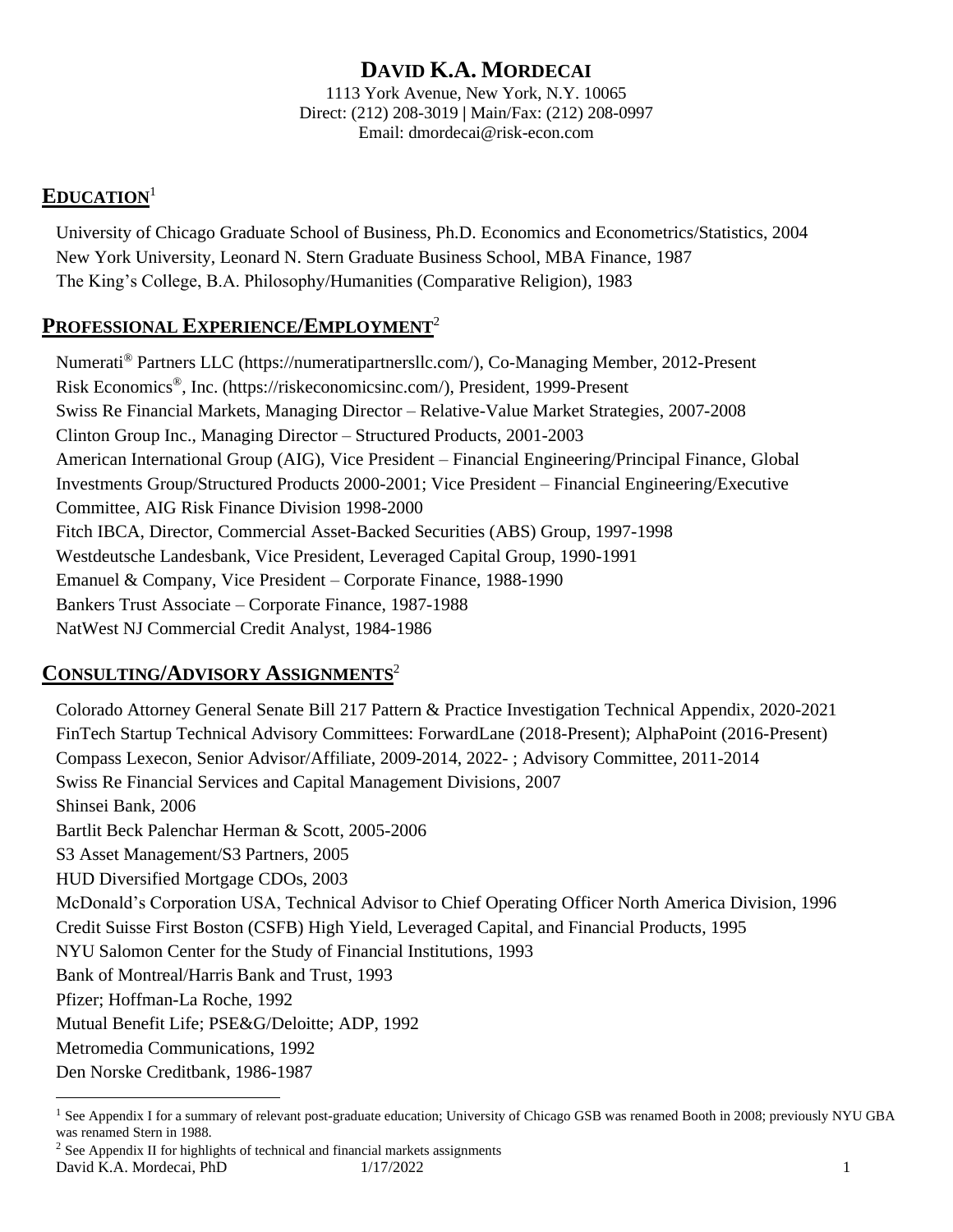# **PATENTS**

### **US Patent # 7925581, [8032451,](http://www.patentgenius.com/patent/8032451.html) 8812397**

*System and method for dynamic path- and state-dependent stochastic control allocation*: The invention includes a system and process that employs contractual bargaining with agent-based computational methods for the dynamic allocation, optimization, and pricing of contingent rights and obligations between multiple counterparties with overlapping interests.

# **EDITORIAL EXPERIENCE**<sup>3</sup>

- Senior Editorial Advisory Board Member, *Journal of Risk Finance*, Emerald Publications, 2004-Present
- Founding Editor-in-Chief, *Journal of Risk Finance*, Euromoney Institutional Investor, 1998-2004
- Editorial Advisory Board, *Journal of Alternative Investments*, Euromoney Institutional Investor, 2004-2008
- Advisory Committee, *The Impact of Credit Derivatives on Securities Markets*, International Securities Markets Association (ISMA), 1998

# **PROFESSIONAL ACTIVITIES**

- American Bar Association Science & Technology Law, AI & Robotics Committee Vice Chair 2018-Present
- American Bar Association Science & Technology Law, Nanotechnology Chair 2021-; Vice Chair 2020-2021
- American Bar Association (ABA) Science & Technology Law, Space Law Co-Chair 2021-Present
- ABA Technical Advisor Appointed to Uniform Law Commission (ULC) Study Committees: Mitigation of Public Health Emergency Business Disruptions 2020; Event Data Recorders in Cars 2019-Present
- Advisory Board for the Institute for Data Science (IDAS) at Durham University 2019-Present
- National Institute of Standards & Technology (NIST) *Position Navigation and Timing (PNT) Profile Industry Workshop* on Vulnerability of GPS/GNSS as a Single Point of Failure, Invited Participant 2020
- New York Academy of Sciences (NYAS) Artificial Intelligence (AI) Initiative Discussion Group on Public-Sector AI and Advanced AI Policy, Invited Participant 2020
- Peer review of Sloan Foundation Grant Proposal for funding a Cyberphysical Security Evaluation Effort, Invited Referee 2019
- NSF Northeast Big Data Hub Cybersecurity Committee, Co-Chair, 2018-2019
- AIG-NYU Partnership on Innovation for Global Resilience, Steering Committee Member, 2013-Present
- FinTech Innovation Lab (Partnership Fund for New York City and Accenture), *Scientist-in-Residence*, 2013-Present
- NYU Stern Graduate School of Business, Senior Research Scholar, Computational Economics of Law, Commerce, and Geo-Politics, 2012-2015
- NYU Center for Data Science Faculty Working Group, 2012
- NYU Courant Institute of Mathematical Sciences, Visiting Scholar; RiskEcon<sup>®</sup> Lab for Decision Metrics (https://wp.nyu.edu/riskeconlab/), Primary Senior Research Advisor, 2011-Present
- NYU Courant Institute of Mathematical Sciences, Computational Economics and Algorithmic Data Analytics Initiative affiliated with RiskEcon® Lab, 2011-Present
- NYU Courant Institute of Mathematical Sciences, Advisory Board, Mathematical Finance, 2010-Present
- International Association of Financial Engineers (IAFE) Advisory Board, 2001-Present<sup>4</sup>
- Founding Co-Chair IAFE Liquidity Risk Committee, 2005-2013
- IAFE Investor Risk Committee Steering Group, 2001-2013

David K.A. Mordecai, PhD 1/17/2022 2 <sup>3</sup> See Appendix III for a synopsis of relevant technical topics reviewed during tenure as Editor-in-Chief of *Journal of Risk Finance.* <sup>4</sup> On October 13, 2013, the International Association of Financial Engineering (IAFE) announced that the organization had been renamed the International Association of Quantitative Finance (IAQF).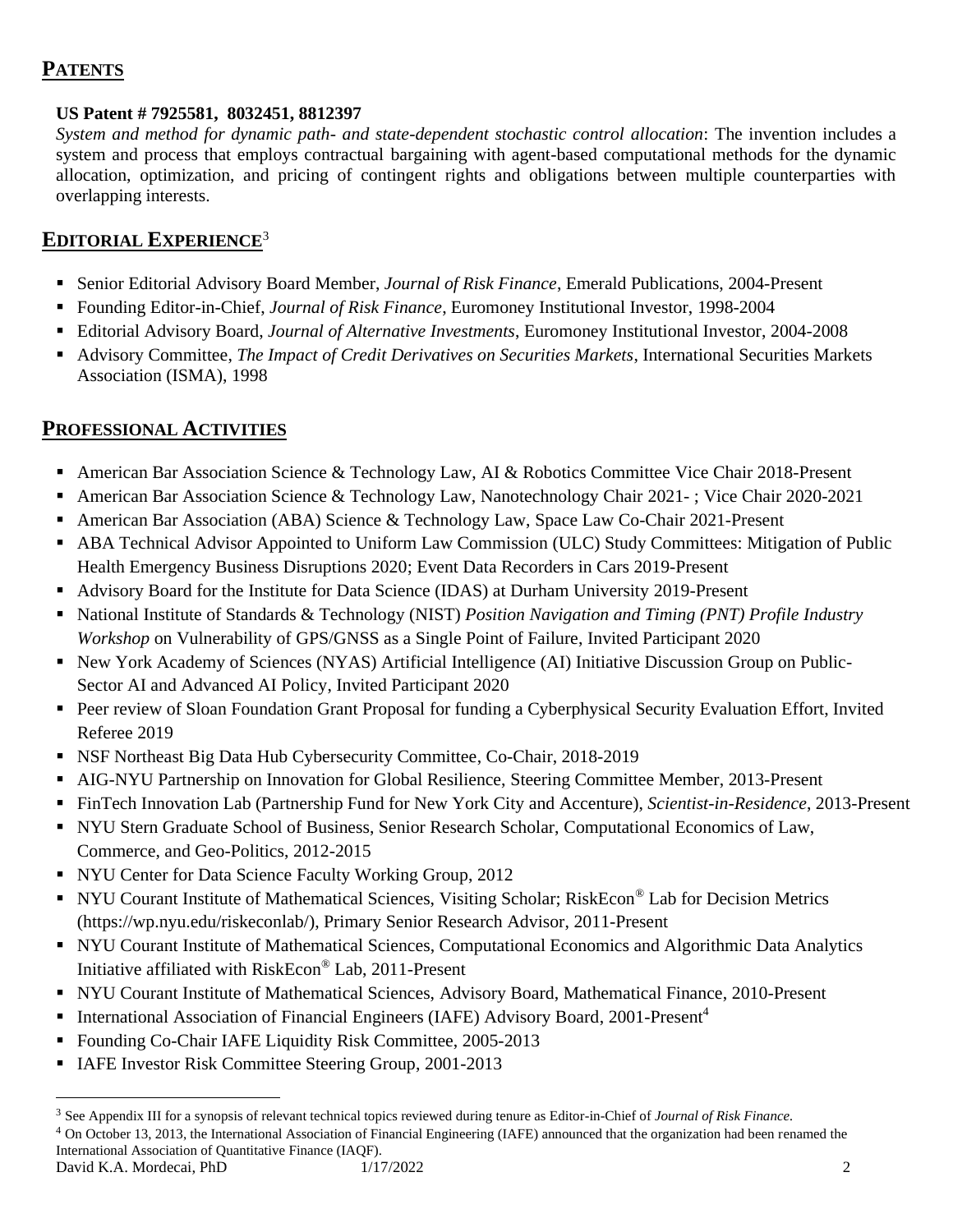# **PROFESSIONAL ACTIVITIES** (**CONT'D**)

- Board on Mathematical Sciences and Their Applications Division on Engineering and Physical Sciences National Research Council of the National Academies, Invited Presenter 2011
- Office of the Directorate of National Intelligence Systemic Risk Working Group, Invited Participant 2010
- National Academy of Sciences Working Group on Systemic Risk 2009, Technical Capabilities Necessary for Systemic Risk Regulation (Board on Mathematical Sciences and Their Applications, Invited Participant)
- Santa Fe Institute, Systemic Risk Initiative Symposium/Workshop 2009, Organizing Committee, and Speaker
- World Enconomic Forum Working Group on Systemic Risk 2009, Invited Participant
- **Example 1** Family Office Association Palm Beach Forum, Invited Participant 2018
- Federal Reserve Bank of Atlanta/IAFE 2006 *Modern Financial Institutions, Financial Markets and Systemic Risk*, Organizing Committee, Session Chair, and Discussant
- GAIM/IAFE Systemic Risk Symposium 2006, Session Co-Chair/Organizing Committee Chair
- GAIM *Advanced Topics in Structured Credit*, Session Chair, 2004-2006
- GAIM USA *Advanced Topics in Structured Credit*, Session Chair, 2006
- University of Chicago GSB Geo-Political Finance Forum 2005 Session Chair *Financial Intermediation*, *Innovation and Global Financial Stability: The Role of Regulatory Policy, Derivatives, and Securities in Geo-Political Finance*
- Wharton Financial Institution Center/Mercer Oliver Wyman Financial Risk Symposia, Participant, 2001, 2002
- National Bureau of Economic Research (NBER) Insurance Industry Working Group, Participant, 1999-2009
- NBER Risk in Financial Institutions Working Group, Participant, 2005-2012
- New York Mercantile Exchange (NYMEX) Institutional Investment Management Advisory Board Steering Committee Member, 1998-2003

# **MEMBERSHIPS**

- American Bar Association 2010-Present; American Economic Association 1998-; American Finance Association 1998- ; New York Association of Business Economists 2007- ; American Law & Economics Association 2013- , National Association of Business Economists, 2012-
- **EEE 1998-2001, 2013-Present; Association of Computing Machinery 2011-Present; New York Academy of** Sciences 2012-Present; American Statistical Association 2012- Present; SIAM 2013-Present; NDIA 2018- Present; AFCEA 2018- ; International Society of Bayesian Statistics 2013-Present; INFORMS/NY 1998-2005

# **FELLOWSHIPS/HONOR SOCIETIES/AWARDS**

- *Who's Who in Finance and Industry* (Marquis), various editions
- *Who's Who in Business* (Marquis), various editions
- *Who's Who in the World* (Marquis), various editions
- *Who's Who in America* (Marquis), various editions
- *Who's Who Among African-Americans* (Gale)
- *Minority & Women Doctoral Directory*
- Sir Harold Acton Society (philanthropy in STEM and the establishment of RiskEcon<sup>®</sup> Lab at Courant NYU)
- Beta Gamma Sigma Honor Society
- University of Chicago Doctoral Fellowship, 1993-2004
- Salomon Center Research Fellowship, 1993
- NYU GBA Dean's Service Award 1987; Chase Manhattan Fellowship 1986
- The Society of Distinguished American High School Students, 1977

David K.A. Mordecai, PhD 1/17/2022 3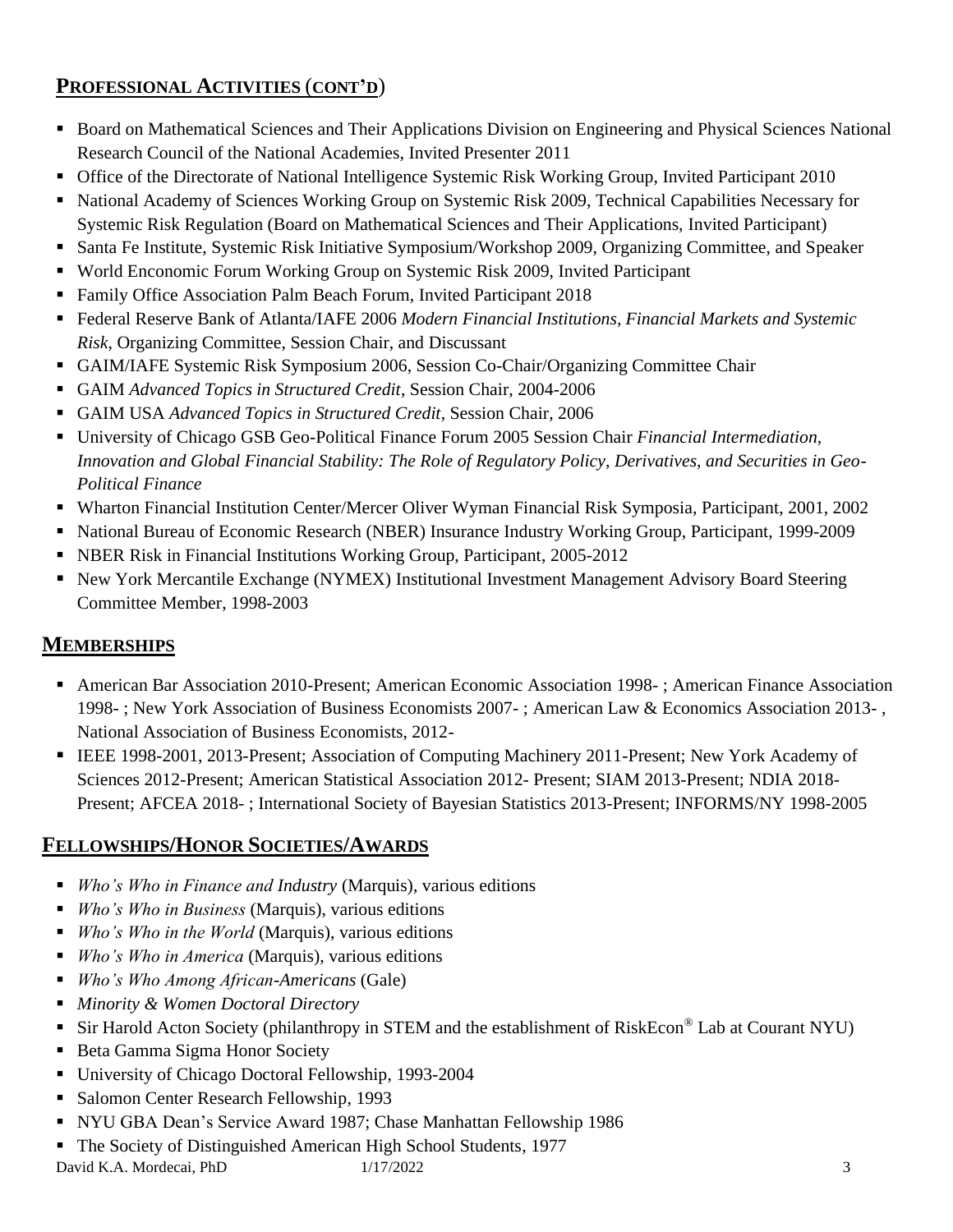# **EXPERT TESTIMONY**

- **Example 1** Lehman et al vs Transbay Joint Powers Authority (TJPA), Millennium Tower Association vs Mission Street Development, LLC et al, and related cases In Superior Court of the State of California, County OF San Francisco, Case Number: CGC 17-557830. TJPA joined by Millennium Tower Association (MTA) in opposing the summary judgment motion filed by the engineering related to successor liability from its 2010 acquisition via an asset purchase agreement (APA) of the geotechnical engineering firm for the Millennium Tower, expert report filed and testified at deposition (February 2019).
- MF Global Holdings Ltd., as Plan Administrator v. PricewaterhouseCoopers, In the United States District Court Southern District of New York Case No. 14-cv-2197 (VM), expert reports filed (August and November 2015).
- MF Global Holdings Ltd. Investment Litigation, Joseph Deangelis (Tavakoli) v. Corzine et al, In the United States District Court Southern District of New York 12 MD 2338 (VM), 11 Civ. 7886 (VM), expert reports filed August and September 2015, testified at deposition (November 2015).
- Microsoft v. Samsung, Civil Action No. 14-CV-6039; re: merger dispute and patent assignment; expert report filed (December 2014).
- Starr International Company v. United States, In the United States Court of Federal Claims, No. 11-CV-00779; re: evaluating the economic and market evidence corresponding to the financing extended to rescue AIG, expert report filed April 2014, testified at deposition (June 2014) and at trial (November 2014).
- **•** Offshore Exploration and Production, LLC v. Korea National Oil Corporation and Ecopetrol S.A., In the American Arbitration Association International Centre For Dispute Resolution; re: common market practice and convention for trading fixed income instruments within the context of a Stock Purchase Agreement and an Indemnification Escrow Agreement; the recognition of interest income as it relates to premium bonds; commercial reasonability of investor expectations regarding returns on Treasury-backed investments, expert report filed (December 2013), testified (February 2014) and supplement submitted (August 2015).
- Technical advisor in international arbitration involving Benelux bancassurance conglomerate; re: an econometric model, based upon well-established statistical methodology and generally accepted industry practice, to identify a portfolio of peer banks with comparable exposures, based upon contemporaneous market prices and relative returns, technical appendix submitted with report filed (November 2013).
- Anwar et al. v. Fairfield Greenwich Limited, et al., In the United States District Court Southern District of New York, Master File NO. 09-CV-118; re: commercial reasonability of investor expectations re: due diligence and monitoring roles of manager relative to fund administrator and custodians, expert report filed (October 2013), testified at deposition (April & May 2014), supplemental report filed (September 2014).
- **•** Retirement Housing Foundation et al v. ACA Financial Guaranty; Cain Brothers & Co. LLC and DOES 1-20 inclusive, Superior Court of Los Angeles County, California, Case No. BC404726, declaration filed in opposition to Cain Brothers' statute of limitations motion for summary judgement in a swap contract dispute (signed April 10th, 2013; filed May 1st, 2013).
- **•** Ironshore Insurance Ltd v. Western Asset Management Company No. 11 Civ. 5954 (LTS)(JCF), In the Federal Court of Southern District of New York Case No: 1:2011cv05954; re: topics related to the valuation, performance attribution and stress testing of fixed income portfolio management assignment on behalf of a property-casualty insurer expert report (March 2013) and rebuttal report filed (April 2013), testified at expert deposition.
- **Eastham Capital Appreciation Fund v. KPMG LLP, Arbitration; re: commercial reasonability of investor** expectations re: due diligence and monitoring roles of manager relative to fund auditor duties, expert report filed (April 2013).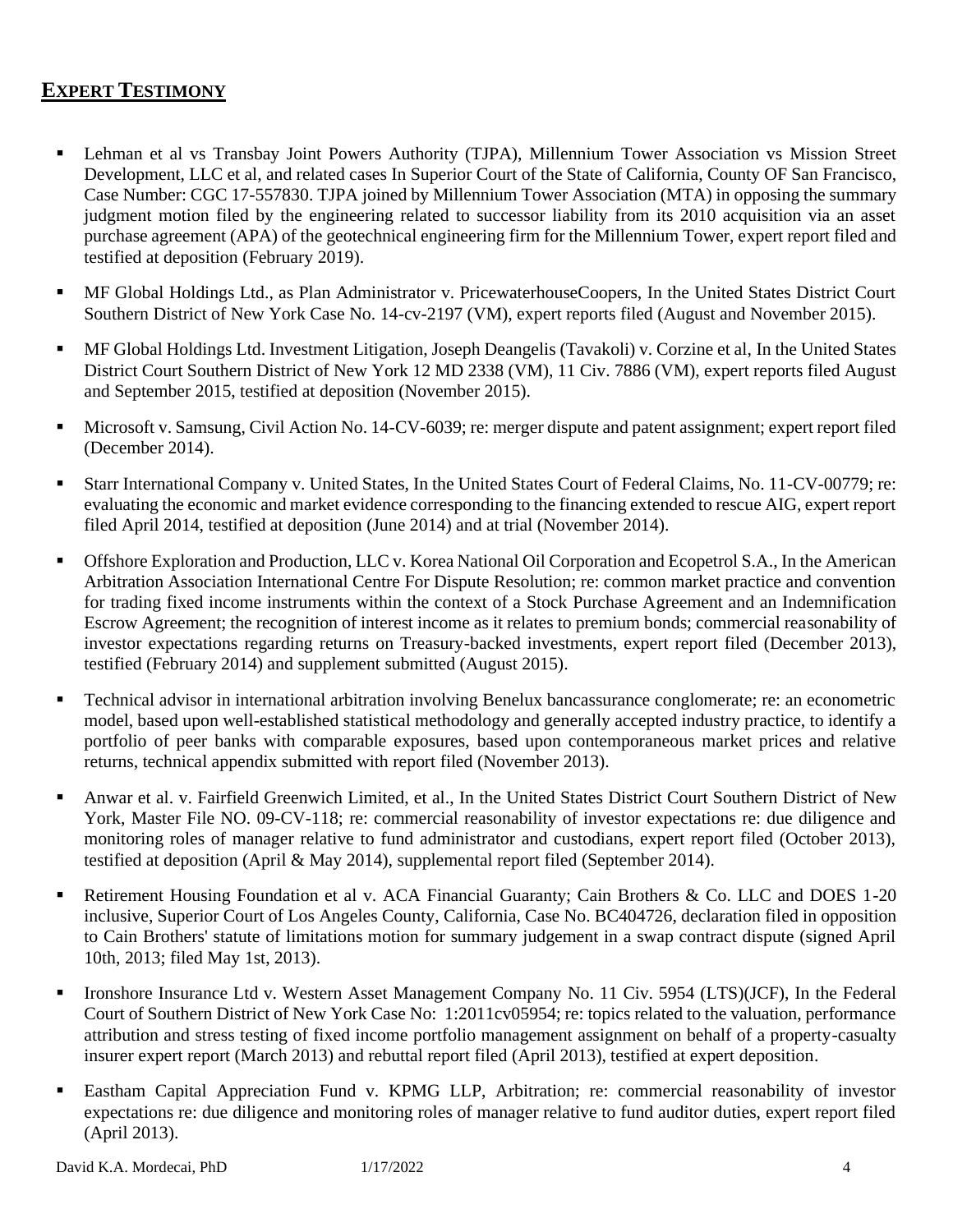# **EXPERT TESTIMONY (CONT'D)**

- City of Phoenix v. Ambac Assurance Corporation, MBIA Insurance Corporation, Inc., and Financial Guaranty Insurance Company, Case No. CV 2010-00555-PHX-TMB; re: insurance risk factors and comparative economics between financial guaranty insurance referencing municipal, corporate and structured finance; expert report and rebuttal report filed (April & May 2013).
- Sheila M. Gowan, Chapter 11 trustee for Dreier LLP v. Amaranth Advisors L.L.C. and Amaranth Partners LLC. In the United States Bankruptcy Court Southern District of New York, Chapter 11 Case No. 08-15051 (SMB); re: commercial reasonability of due diligence performed; expert report filed on (November 2012), rebuttal report filed (January 2013), testified at deposition.
- HSH Nordbank AG, v. UBS AG and UBS Securities LLC, In the Supreme Court of the State of New York County, New York, Case No. 6000562/08; re: Actively Managed Synthetic CDO structure referencing RMBS; testified at deposition (July 2011).
- Genetically Modified Rice Litigation, Multidistrict litigation, In the United States District Court, Eastern District of Missouri, Eastern Division, Case No. 4:06 MD 1811 CDP; re: economic damages from alleged contamination of U.S. rice crop; testified at deposition (April 2011).
- API, Inc. Asbestos Settlement Trust and A.P.I. Inc. v. Zurich-American Insurance, In the United States District Court of Minnesota, Case No. 09-CV-00975 JRT/JJG et al.; re: finite reinsurance involving commercial liabilities of insurer in runoff, testified at deposition (March 2011).
- **MAXXAM Inc. v. Timothy C. Ford and Kevin D. Laurie, FINRA Arbitration No. 09-5147CH; re: cause and** foreseeability related to failure of Lehman sponsored Auction Rate Securities at arbitration; testified (on behalf of Ford and Laurie as respondents) at arbitration (January 2011).
- Scott Meins, et al. vs. Bayer AG, et al., In the Circuit Court of Arkansas County, Arkansas, Stuttgart District, Civil Division, Case No. CV-2008-108; re: damages from alleged contamination of U.S. rice crop; reports filed, testified at deposition (January 2011).
- Amaranth LLC et al. vs. J.P. Morgan Chase  $\&$  Co. et al., In the Supreme Court of the State of New York County, New York, Case No. 603756/07; expert report filed, testified at deposition November 2010.
- **•** Jesse Briggs, et al. vs. Bayer Cropscience, LP, et al., In the Circuit Court of Jefferson County, Arkansas, Case No. CV-2009-173-5; re: damages from alleged contamination of U.S. rice crop; reports filed, testified at deposition (September 2010).
- Doyle Sims, et al. vs. Bayer Cropscience, LP, et al., In the Circuit Court of Desha County, Arkansas, Civil Division, Case No. CV-2009-118-3, (damages from alleged contamination of U.S. rice crop; reports filed, testified at trial on behalf of Bayer defendants (July 2010).
- Abu Dhabi Commercial Bank et at vs Morgan Stanley & Co. et al Civil Action No. 1:08-cv-07508 re: Cheyne SIV; rebuttal response declaration supporting plaintiff's motion for class certification (April 2010).
- **Frontier Oil Corporation vs. National Union Fire Insurance of Pittsburgh PA et al., In the Central District Superior** Court of Los Angeles County, California, Case No. BC311259, (finite reinsurance case), declarations filed, testified at deposition (January 2010) and at trial (April 2010) on behalf of defendant RLI Insurance.
- **•** Fifth Third vs. TransAmerica Insurance Company, In the Southern District Court of Ohio, Western Division, Case No. 1:08 CV 269; re: Separate Account Bank-Owned Life Insurance (BOLI); expert report filed (December 2009), testified at deposition (January 2010).
- Tyson Partners, L.P. (f/k/a Altaris Partners), LLC vs. AIG Global Asset Management Holding Company, (re: industry practice with regard to private equity joint-venture capital call funding obligations and the economics of those obligations; expert report filed, testified at Arbitration (September 2009).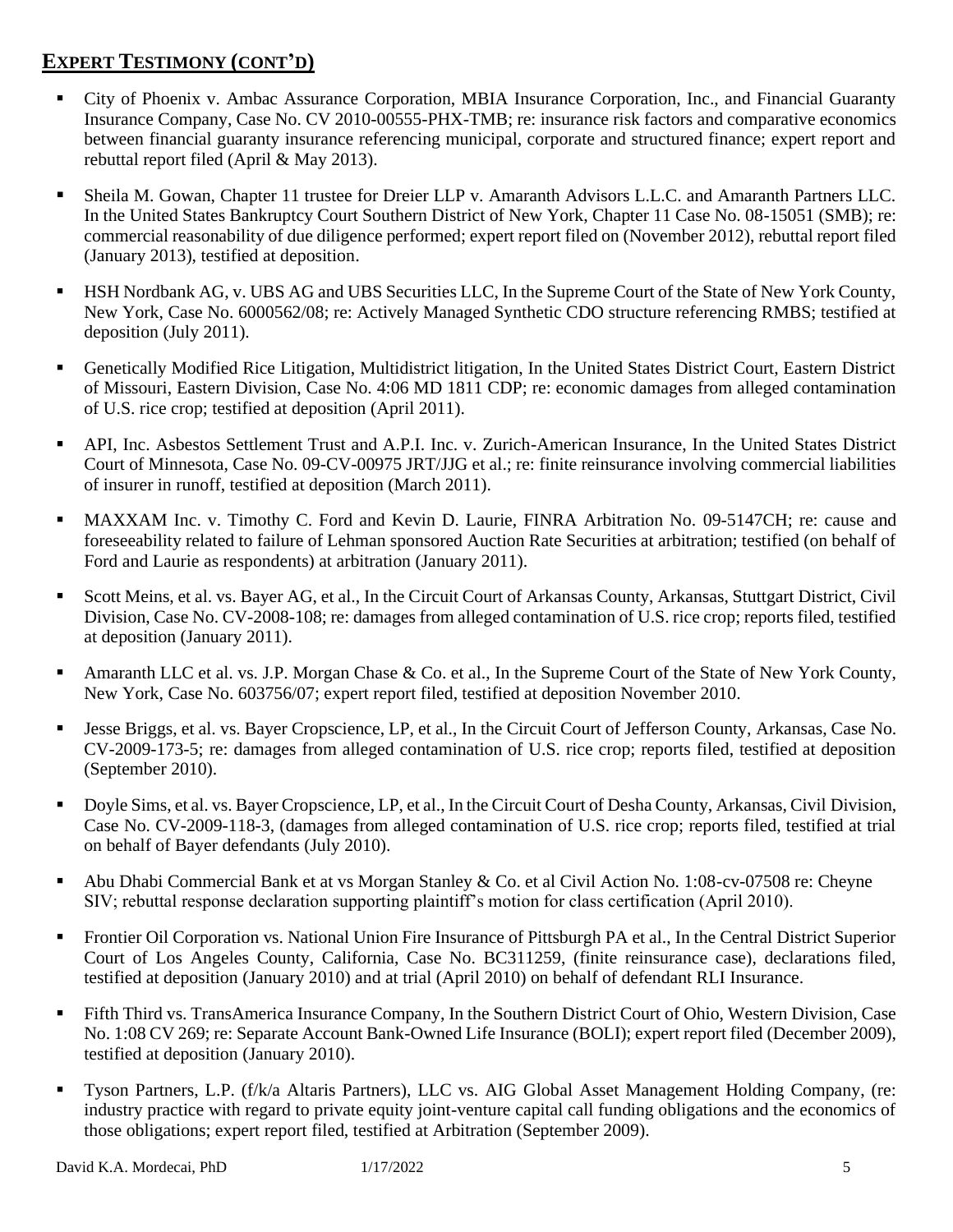### **ARTICLES/PUBLICATIONS**

**Technical Pre-prints Posted** (2020- : See https://wp.nyu.edu/riskeconlab/about/research/)

Rohith G. Ganesan, Samantha Kappagoda, Giuseppe Loianno, and David K.A. Mordecai (2021) *Comparative Analysis of Agent-Oriented Task Assignment and Path Planning Algorithms Applied to Drone Swarms* (arXiv:2101.05161)

Ryan C. Saxe, Samantha Kappagoda, and David K.A. Mordecai (2020) *Classification of Pathological and Normal Gait: A Survey* (arXiv:2012.14465)

Mengheng Xue, Samantha Kappagoda, and David K.A. Mordecai (2020) *Energy Disaggregation with Semisupervised Sparse Coding* (arXiv:2004.10529)

#### **Doctoral Dissertation**

"*The Limits of Arbitrage: An Empirical Analysis of Evidence from Hedge Fund Performance*" developed and employed an application of multivariate principal component analysis to perform econometric tests of decision and control problems related to risk management and capital allocation for dynamic relative-value trading strategies. Examines how the performance and risk-based leverage of hedge funds pursuing diverse active trading strategies respond to volatility shocks. The decomposition of hedge fund performance into risk-based leverage factors, and the estimation of response functions of contingent liabilities to volatility shocks, also addresses broad market and policy implications regarding externalities, contagion effects, and systemic risk management across both diverse trading strategies and asset classes.

#### **Published Chapters**

- "Applications of Structured Correlation Products to Credit Risk Intermediation" in Tilman, L. M. (Ed.), *Asset Liability Management of Financial Institutions*, Institutional Investor Books, 2003
- "The Role of Hedge Funds as Asset Managers in Pension Life Annuity and Property-Casualty Reinsurance Covers" in Lane, M. (Ed.), *Alternative Risk Strategies*, RISK Books, 2002
- "Insurance Risk Securitization, Model Robustness, and the Convergence of Event and Credit Risk: A Rating Analyst's View", in Himmick, M, and S. Bouriaux (Eds.), *Securitized Insurance Risk: Strategic Opportunities for Insurers and Investors*, Glenlake Publishing Company, 1999
- "The Use of Credit Derivatives in Credit-Enhanced and Credit-Linked Structured Notes: A Former Rating Analysts Perspective", Francis, J., J. Frost, and G. Whittaker (Eds.), *The Handbook of Credit Derivatives*, McGraw-Hill, 1999
- "Alternative Risk Transfer: Investing Directly in Insurance Risk as an Alternative Investment Strategy", Schneeweis, T. and J.F. Pescatore (Eds.), *The Handbook of Alternative Investment Strategies*, Institutional Investor Books, 1999
- "Event Risk Management and Arbitrage: Synthetic Credit Structures" in Lake, Ron (Ed.), *Credit Derivatives: Applications for Risk Management*, Euromoney Books, 1998
- "Emerging Market Credit Derivatives and Default Estimation: Volatility, Business Cycle Correlation and Portfolio Diversification" (with S. Kappagoda) in Jameson, R. (Ed.), *Credit Derivatives: Applications for Risk Management, Investment and Portfolio Optimisation*, Risk Books, 1998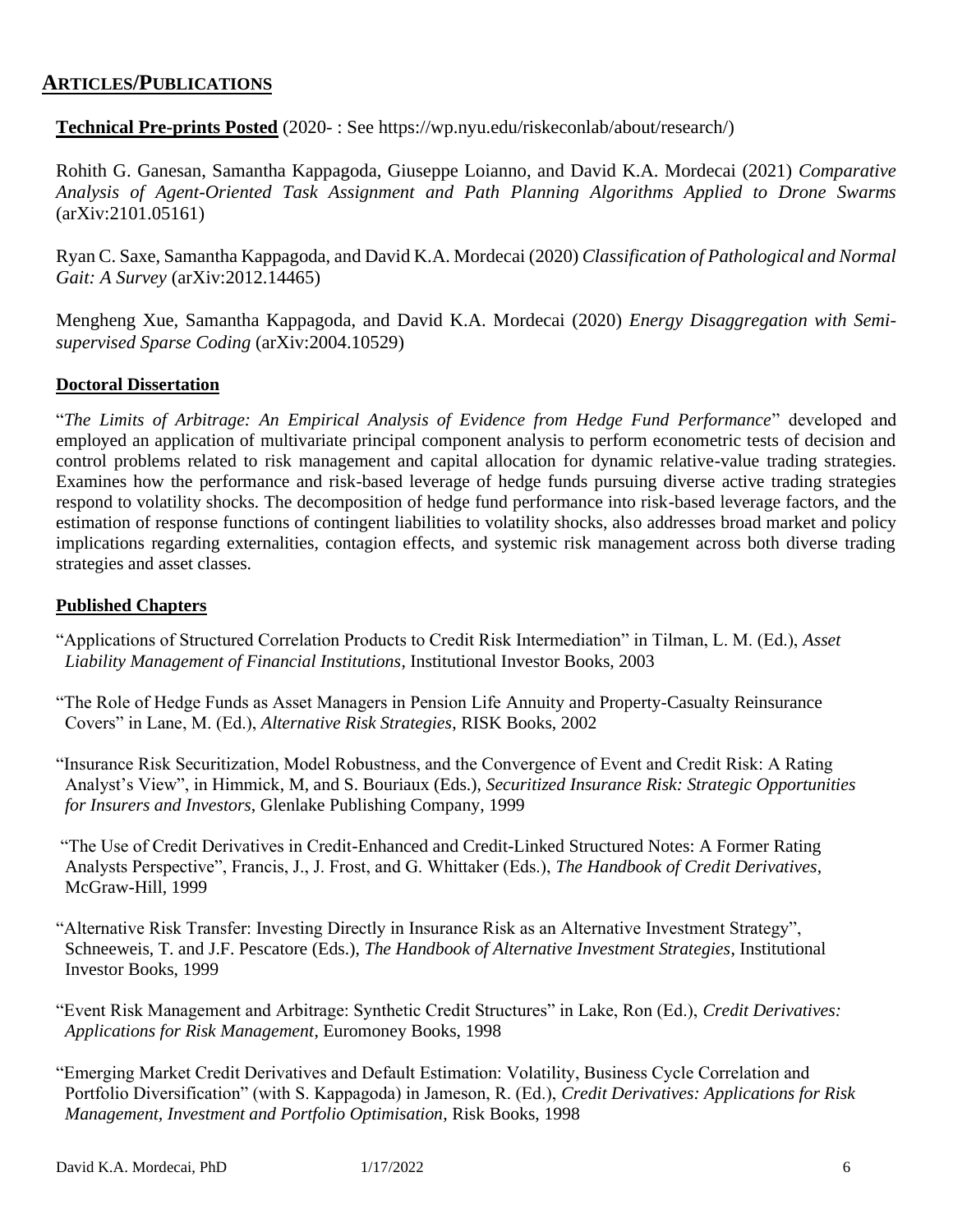# **ARTICLES/PUBLICATIONS (CONT'D)**

#### **Articles**

"Automated Personal Assistants with Multiple Principals: Whose Agent is it?", American Bar Association (ABA) *SciTech Lawyer*, Winter 2020

"Weather Derivatives: A Tool for All Trades", *Energy and Power Risk Management* and RISK Special Issue, RISK Publications, 1998

"Limited Liability for Lloyd's", *Barrons* (Editorial), 1985

#### **Case Studies**

"Forward Pricing of Corresponding Aging, Mortality and Medical Trends" Swiss Re, 2008

"Finance for an Italian Library of Movies", (with G. Pini) Fitch IBCA, 1998

"Swiss Re Earthquake Fund", Fitch IBCA, 1998

"Residential Reinsurance Limited/United States Automobile Association", Fitch IBCA, 1997

"The Restructuring of International Harvester into Navistar," NYU Stern GBA, 1987

"Japan's Big Bang: How Deregulation and Global Entry into the Japanese Securities Industry Contributed to the Revaluation of the Nikkei and Japanese Real Estate," NYU Stern GBA, 1986

#### **Working Papers Organized by Topic**

#### *Systemic Risk*

Consumption-Based Forward Pricing of Insurance and Pension Risk

A Comprehensive Framework for Consistent and Coherent Forward Pricing of Systemic Risk

#### *Risk Management and Risk Finance*

"Forging Best Practices in Risk Management" U.S. Treasury Office of Financial Research (OFR) Working Paper #2 (with Paul Glasserman, Cliff Rossi, and Mark J. Flannery), 2012

"Computational Limits of Arbitrage and Market Externalities: The Implications of Search and Matching Costs on the Market Dynamics of Carry Trades"

"To Search but (perhaps) Not Find: Systemic Risk, Network Externalities, and Counterparty Coordination Failure in a Multi-Agent Capacity Game with Random Shocks and Stochastic Arrival of Types"

"Risk Finance and Risk Shifting by Strategic Traders: A Multi-Period Model of Disintermediation with Information Asymmetry, Contingent Liability, and Asset Substitution"

"Market Conditions and the Limits of Arbitrage: Hedge Fund Performance and the Leverage Implicit in Dynamic Trading Strategies", University of Chicago, 2000

"A Model of Debt Capacity and Borrowing Capacity for Performance-Based Arbitrage", University of Chicago, 2000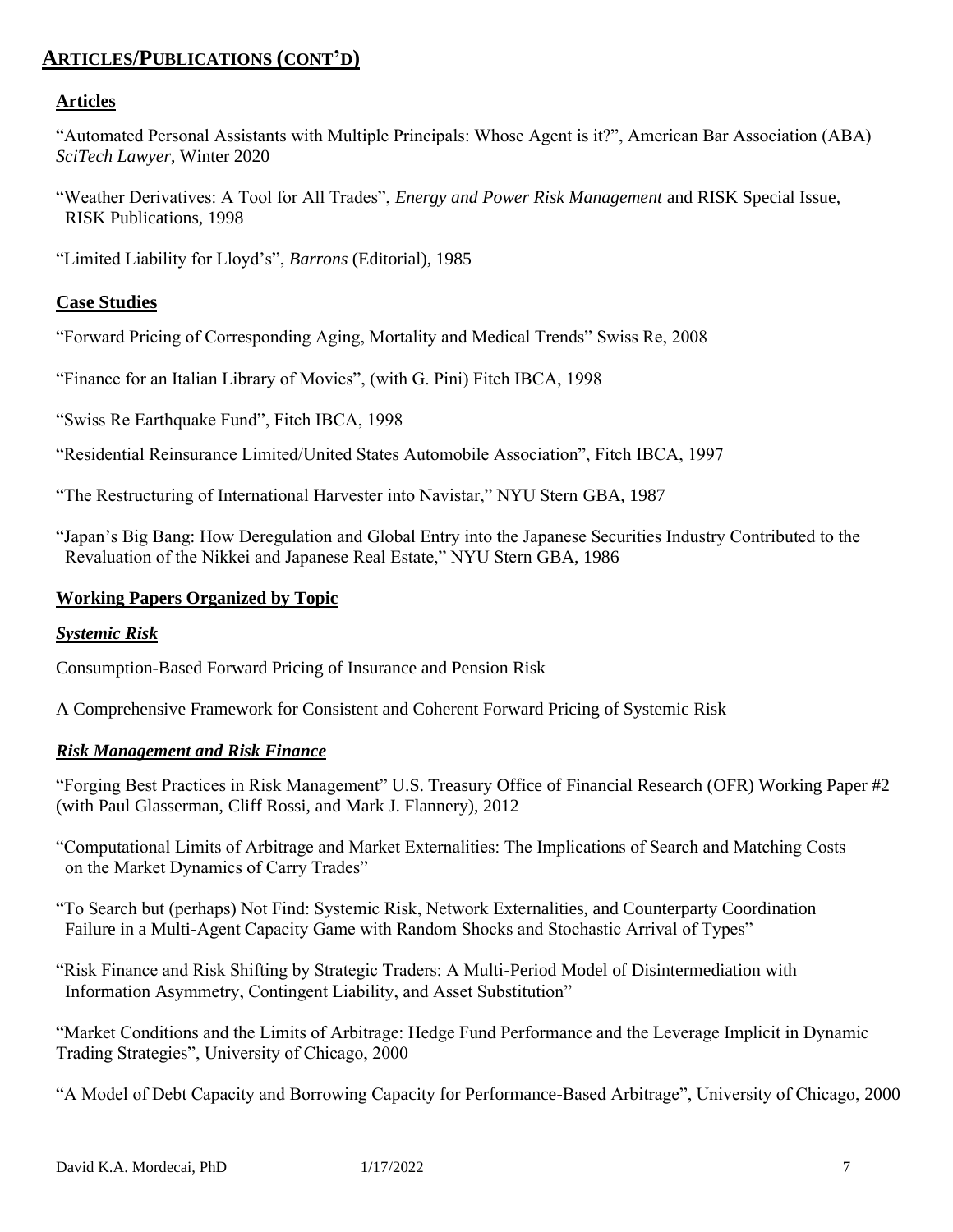## **ARTICLES/PUBLICATIONS (CONT'D)**

- "When Does Size Matter? The Role of Collateralized Financing in the Performance of Hedge Funds and CTAs", University of Chicago, 2000
- "The Race to Exit: A Three Period Model of Arbitrageur Leverage Changes in a Competitive Dealer Market with Costly Monitoring", University of Chicago, 2000
- "The Efficient Pricing, Allocation and Distribution of Event Risk in the Reinsurance and Capital Markets", University of Chicago, 1999
- "Event Uncertainty, Price Dispersion, and the Quality of Risk Premia: The Equilibrium Pricing of Event Risk in the Reinsurance Markets", University of Chicago, 1998
- "The Pricing of Intermediated Event Risk: An Analysis of the Dual Market Pricing of Comparable Risks", University of Chicago, 1998
- "Criteria for Rating Catastrophic Risk Securities", Fitch IBCA, 1997

### *Bayesian Approach to Option Valuation*

- "A Hierarchical Model of Black-Scholes with Stochastic Volatility: Monte Carlo Tests of Pricing Bias Sensitivity to Model Parameters", University of Chicago, 1997
- "A Hierarchical Model of Black-Scholes with Stochastic Volatility" (with C. Harris and D. Pelleg), University of Chicago, 1994

#### *Statistical Credit Risk and Default Estimation*

- "A Cash Flow Volatility Based Characteristics Model for Estimating Default Proximity of Franchise Loan Syndication", Fitch IBCA, 1998
- "Fundamental Determinants of High Yield Bond Yields", University of Chicago, 1996
- "An Analysis of the Capital Market Response to HLT lending Regulation: Evidence from Abnormal Returns", University of Chicago, 1996
- "The Application of the Stein Estimator to Predicting Industry Distress for Pricing and Asset Allocation Within A Portfolio" (with D. Glickman), University of Chicago, 1995
- "Industry-Driven Determinants of Default for Asset Sale LBO's in the 1980's", University of Chicago, 1994
- "The Default Premium and the Role of High Yield Debt in the 1980's", University of Chicago, 1994
- "A Review of the Methodology and Selected Results from 'Business Conditions and Expected Returns on Stocks and Bonds by Fama-French (1989)" (with D. Glickman), University of Chicago, 1994
- "An Analysis of the Impact of HLT lending Regulation on Distress Costs for Highly Levered Firms" (with Berg, Goulet, Lyman and Whitney), University of Chicago, 1994

### *Empirical Corporate Finance/Capital Structure Theory*

- "A Model of Interdependence and Conflicting Incentives Between Bankers and Analysts", University of Chicago, 1996
- "The Five Percent Rule: Stigler's Capture Theory and the Ownership of Non-Financial Firms by Banks", University of Chicago, 1995

David K.A. Mordecai, PhD 1/17/2022 8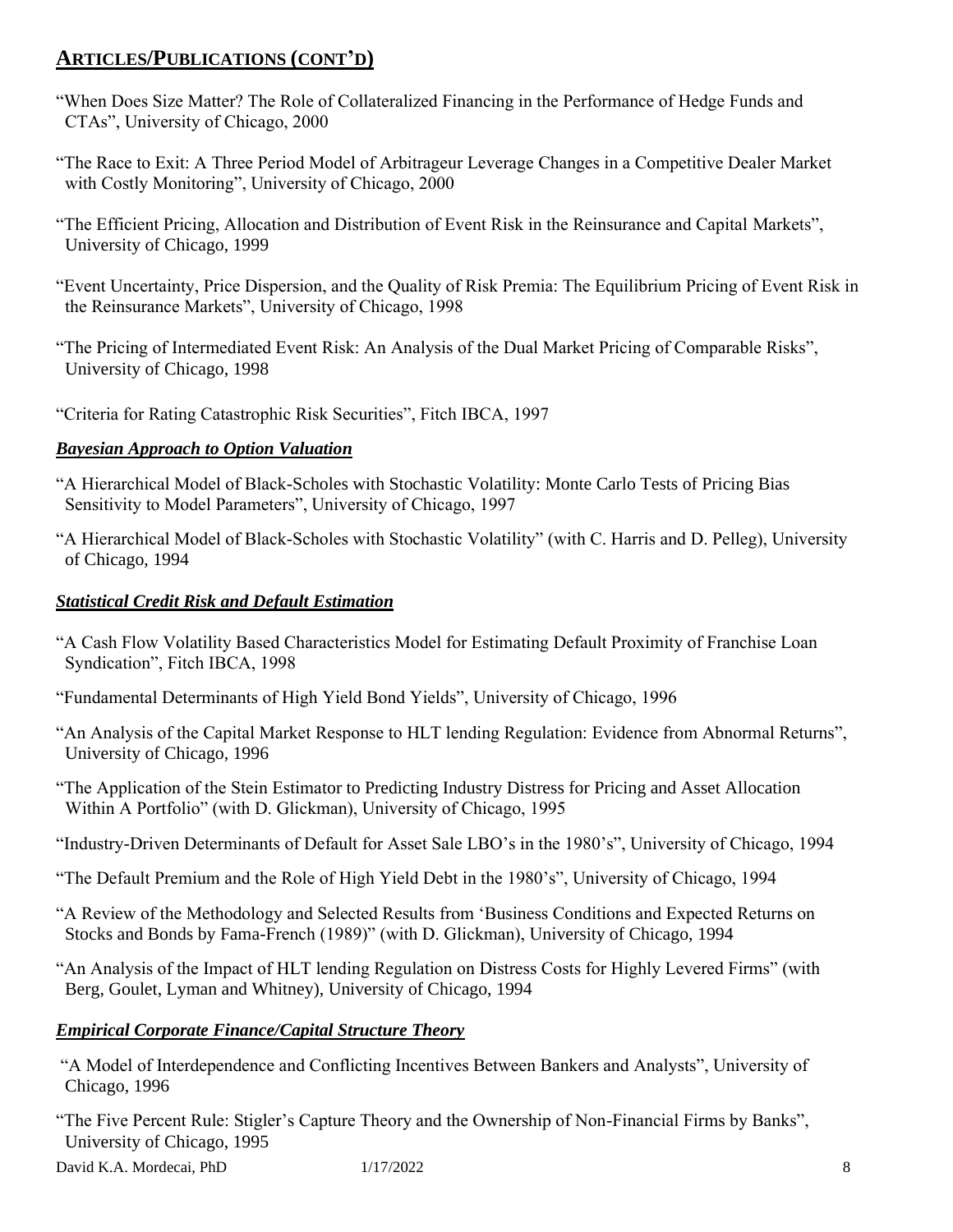## **ARTICLES/PUBLICATIONS (CONT'D)**

- "An Experimental Framework for Testing the Relationship Between Commitment Escalation and Coalition Formation with Sunk Cost", University of Chicago, 1995
- "Evidence That Takeover Targets Overinvest: The Implications for Organizational Escalation of Commitment", University of Chicago, 1995

"An Analysis of Overinvestment and Diversification by Takeover Targets", University of Chicago, 1994 "Voluntary Corporate Spinoffs", University of Chicago, 1994

# **INVITED PRESENTATIONS/PLENARY ADDRESSES**

- Colorado Bar Association Panel *Perspectives from an Expert Witness* moderated by Eric Olson, Solicitor General, Office of the Colorado Attorney General, Invited Panelist 2021
- Institute of International Bankers (IIB) Panel *Climate Change Scenario Analyses,* Invited Panelist 2021
- Courant Institute for Mathematical Sciences NYU Center for Atmosphere Ocean Science (CAOS) Atmosphere Ocean Science Colloquium Presentation *Multi-resolution Remote-Sensing and Data Fusion for Multi-Modal Estimation of Mesoscale Terrestrial Atmospheric Scattering Fields: Statistical Models and Applications to Risk Domains*, Invited Presenter 2021
- American Bar Association (ABA) Artificial Intelligence and Robotics National Institutes Conference (AINI) *Data Dump: How to Deal with a Heap of AI Big Data Liability and Compliance Issues* Invited Panelist, 2021
- ABA AINI Conference *Investigations in the Era of AI*, Invited Panelist 2020
- ABA SciTech Section Virtual CLE Panel, Invited Panelist 2019
- ABA-IPL Annual Meeting and 34<sup>th</sup> Intellectual Property Law Conference, Invited Panelist 2019
- ABA-IPL Privacy Committee Dinner (discussing topics in cybersecurity), Invited Keynote 2019
- W3C Workshop on Data Models for Transportation *Digital Forensics for Measurement and Control and the Vehicle Testimony and Behavior Implications for Cyberphysical Risk Reliability and Security of Internet of Things (IoT),* Invited Presenter 2019
- U.S. Department of Defense/ONR HacktheMachine Lightning Presentation, Invited Presenter 2019
- U.S. Commodity Futures Trading Commission's (CFTC) Second Annual Fintech Forward Conference Panel (discussing frameworks and criteria to enable reliable Artificial Intelligence), Invited Panelist 2019
- Center for Strategic and International Studies (CSIS) Defense Industrial Initiatives Group (DIIG) Senior-Level Discussion Workshop Sessions, *Artificial Intelligence (AI) and Applications to National Security*, on tactical and strategic issues of data ownership, software acquisition and network risk management for trust, verification and reliability of AI systems, Invited Participant 2018
- Day Pitney Family Office Forum 2018, Invited Panelist 2018
- InsurTech Alliance Science and Engineering Innovation Expo, Keynote Speaker 2018
- New England Conference of Public Utilities Commissioners (NECPUC) Symposium, *Hair-Raising Hazards*; *Analytical Frameworks for Risk & Catastrophic Events. Hair Raising Hazards from AI, ML & IoT: Adaptive Response to Cyberphysical Risks*, Invited Panelist 2018
- Armed Forces Communications and Electronics Association (AFCEA) 2018 Internet of Things (IoT) Summit, *IoT Procurement: Assembling the Pieces*, Invited Panelist 2018
- NYU Joint Quantum Symposium, *Future of Quantum Information*, Invited Panelist 2018
- AFCEA, *Artificial Intelligence: The Next Line of Defense*, Invited Panelist 2018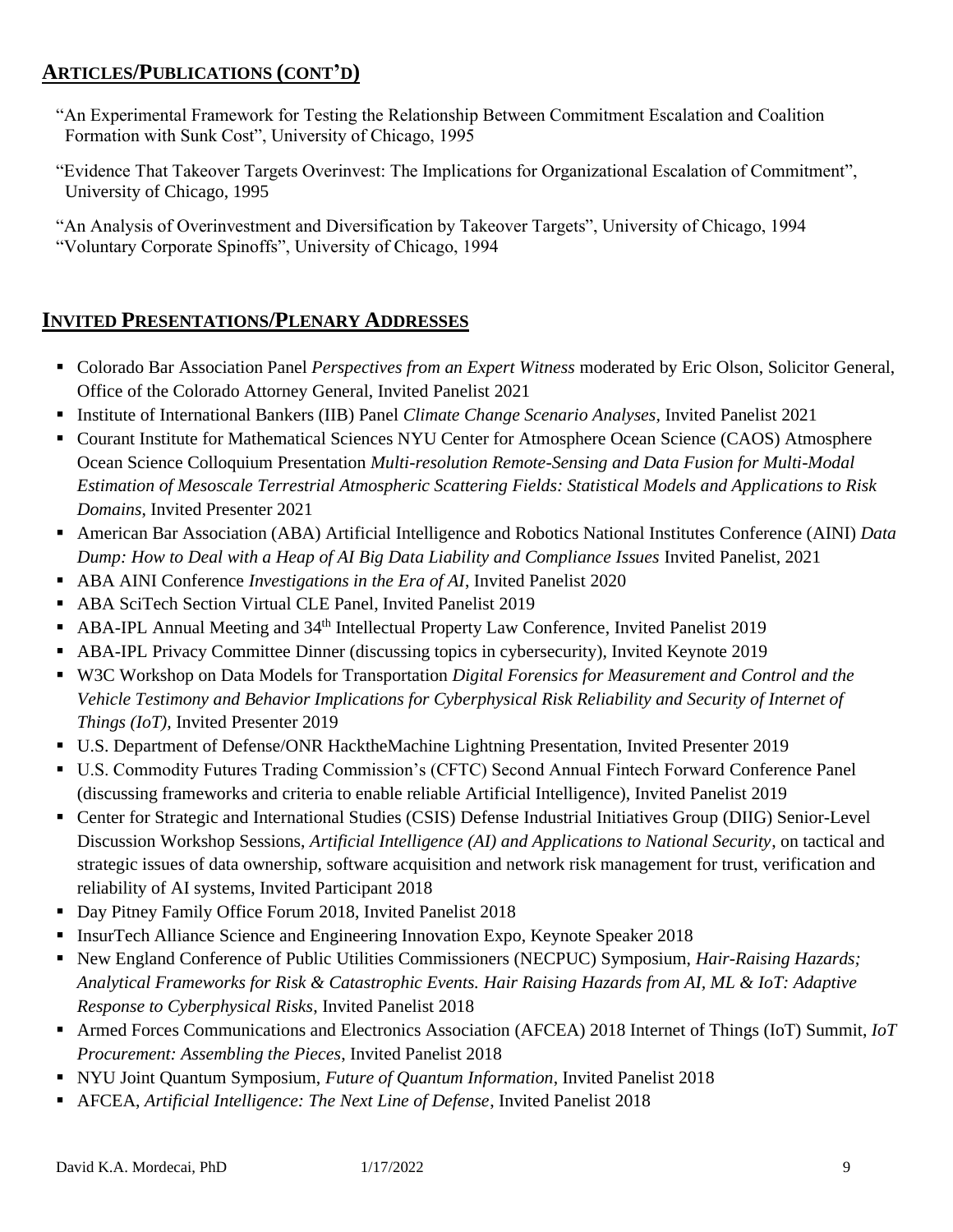# **INVITED PRESENTATIONS/PLENARY ADDRESSES (CONT'D)**

- Accenture Insurtech Summit, *Big Data: The Oxygen of Life Underwriting*, Invited Panelist 2017
- **Example 3 Family Office Association Annual Conference, Invited Keynote Speaker 2017**
- National Governors Association *Industrial Internet of Things* ("IIoT") Forum, Invited Participant 2017
- Global Association of Risk Professionals (GARP) Panel, *What Blockchain Means for Risk Management*, 2016
- SwissNex New York Outpost *The Power of Big Data: Shaping the Future of FinTech*, Invited Panelist 2016
- RIMS 2016 Annual Conference, *Adaptive Response to Cyberphysical Infrastructure Risk: The State of the Art* Cyber Terrorism: Protecting Critical Infrastructure, Invited Panelist 2016
- Accenture Technology Vision, *People First: The Primacy of People in the Digital Age*, Invited Panelist 2016
- American Association of State Compensation Insurance Funds (AASCIF) Annual CEO Conference, Invited Presenter 2015
- Workers Compensation Fund (WCF) Senior Management Annual Meeting, Invited Presenter 2015
- AASCIF Annual Conference *Bridging the Future*, Invited Presenter 2015
- AASCIF Mid-Year CEO Conference, Keynote 2015
- Reinsurance Association of America *Supply-Chain Risks and Contingent Business Interruption: Forensic RiskTech for Reinsurers as the Strategic Response to Opportunities and Threats from Disruptive Technology*, 2014
- SCOR Americas Regional Partners *Navigating the Emergent Risk Landscape: Scalable Data Analytics*, 2014
- **EXECT** Director's Roundtable, A Dialogue with Nobel Laureate Harry Markowitz: Opportunities & Challenges in Applying Financial Techniques During a Crisis, (UCLA) *The Good, Bad & Ugly Redux: Risk Governance and Understanding the Implications of When, Why, and How Models Fail*, Invited Panelist 2013
- Director's Roundtable, Key Issues for Boards of Directors: Opportunities & Challenges in CyberTech (NYC) *The Computational Economics of Data Forensics, Cybersecurity and Digital Discovery: Opportunities and Threats of Cyborg Commerce for Corporate Risk Governance and Liability on the Wild Frontier*, Invited Panelist 2013
- National Association of Business Economists (NABE) Annual Conference 2012, Bridging the Gap Between Finance and the Real Economy, *Computational Economics and Big Data: How Technology is Transforming Business Decision Making*, Invited Panelist/Presenter 2012
- The Department of Treasury Office of Financial Research (OFR) & Financial Stability Oversight Council (FSOC) Conference The Macroprudential Toolkit: Measurement and Analysis, Risk Management: What's the Frontier?, *Forging Best Practices in Risk Management*, Invited Panelist/Presenter 2011
- National Academy of Sciences: Summit for Managing Extreme Events, Invited Panelist 2011
- Fidelity Center for Applied Technology/Santa Fe Institute Business Network Symposium, *Software Complexity: Implications for the Capability, Integrity, and Security of Large-Scale Software Systems*, *Implications for the Financial Industry*, Invited Presenter 2011
- Society of Casualty Actuaries Conference, *Harnessing Large Datasets to Navigate the Emerging Risk Landscape,* Invited Panelist 2011
- HB (formerly Mealey's) 18th Annual Insurance Insolvency & Reinsurance Roundtable, *Economic and Business Implications of a Changing Business Environment*, Keynote Panelist 2011
- Federal Reserve Day Ahead Conference on Financial Markets and Institutions, Discussion of *Stock or Options: Risk Choices and Compensation Design*, Invited Discussant 2011
- The Reactions Conference: Risk and Capital Management in the North American Insurance Industry, *The Longevity Problem and Long-Tailed Risk Mitigation*, Invited Presenter 2010
- HB 17<sup>th</sup> Annual Insurance Insolvency & Reinsurance Roundtable, *Litigation and Regulatory Implications of Environmental, Economic, Life, Health and Casualty Exposures*, Session Chair/Panelist 2010
- HB 16<sup>th</sup> Annual Insurance Insolvency & Reinsurance Roundtable, Regulatory Modernization: *Understanding the Economics of Systemic Risk Underlying Insurance Surplus and Reserves*, Invited Panelist 2009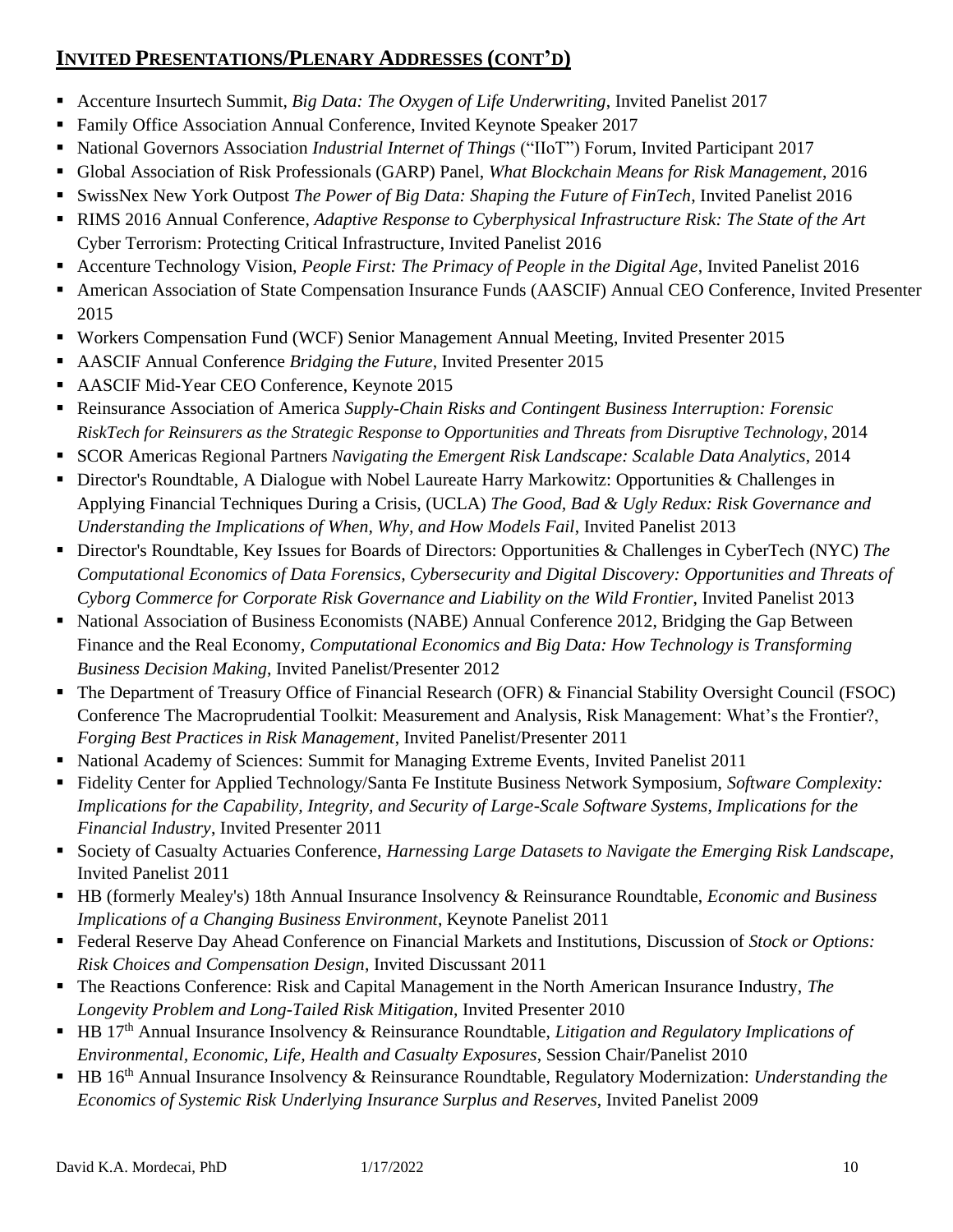# **INVITED PRESENTATIONS/PLENARY ADDRESSES (CONT'D)**

- Food Security Stakeholder Discussion Session (hosted by Pew Charitable Trusts and sponsored by United Health Foundation, MIT Collaborative Initiatives and Earth Institute at Columbia University Urban Design Lab), Refocusing the Food System, Invited Participant 2010
- Santa Fe Institute Systemic Risk Initiative Symposium, *Information Cascades and Statistical Implications of Networks with Bayesian Agents*, Joint Presentation (with Nicholas G. Polson), Invited Presenter 2009
- World Economic Forum, London, *Managing Population Demographic Risks*, Invited Presenter 2008
- ISDA Annual General Meeting, *Emergent Longevity/Mortality Derivatives*, Invited Presenter 2008
- Deloitte Global Financial Services Conference, *Managing Population Demographic Risks*, Invited Presenter 2008
- Oliver Wyman Institute London, *Emergent Longevity/Mortality Derivatives*, Invited Presenter 2008
- Federal Reserve Bank of Atlanta Financial Markets Conference, *Credit Derivatives: Where's the Risk*, *The Good, The Bad and The Ugly: Liquidity Risk in the \$27 Trillion Credit Derivatives Market*, Invited Presenter 2007
- Federal Reserve Bank of Richmond Credit Markets Symposium, *The Good, The Bad and The Ugly: Liquidity Risk in the \$27 Trillion Credit Derivatives Market*, Invited Presenter 2007
- Federal Reserve Bank of Atlanta, Modern Financial Institutions, Financial Markets, and Systemic Risk Symposium, *Discussion of Carry Trades and Speculative Dynamics*, Discussant 2006
- Wharton Club of New York, *Reinsurance and Hedge Funds*, Session Chair 2006
- Wharton Investment Management Conference *Fixed Income Investments*, Invited Panelist 2005
- Federal Reserve Bank of New York/Princeton, *Liquidity Risk Conference*, Practitioner Discussant 2005
- Commodity Futures Trading Commission Roundtable on Hedge Funds and Commodity Pool Operators, Invited Presenter 2005
- IRC Conference Hedge 2005 *When Volatility Shocks Occur and Bad Things Happen to Good Managers: Risk-Based Leverage, Market Liquidity and the Funding Gap*, Invited Presenter 2005
- Day Robinson *Structured Commodity/Trade Credit Conference,* Practitioner Panel 2005
- Euromoney Structured Trade and Export Finance in the Americas, Invited Presenter 2005
- 100WHF 4<sup>th</sup> Annual Risk Management Panel *When Shocks Occur: Risks, Threats and Opportunities for Hedge Funds Related to the Current and Future State of Global Financial Markets and Institutions* Chair
- GAIM 2005 Research Paper of the Year *When Bad Things Happen to Good Managers: Risk-Based Leverage*, *Volatility and the Limits of Arbitrage,* Keynote Address 2005
- GAIM 2004 *The Changing Role of Structured Credit in the ALM of Financial Intermediaries, Invited 2004*
- GAIM 2003/IAFE Investor Risk Committee Panel on *Hedge Fund Risk Transparency and Valuation*
- GAIM 2003 *An Examination of the Linkages Between Hedge Funds and Insurers,* Invited Presenter 2003
- IAFE Investor Risk Committee Panel *Hedge Funds at the Crossroads*, Invited Panelist 2003
- Euromoney ALM Conference 2003 ALM and Credit Risk Intermediation, Invited Presenter 2003
- GAIM 2002 *The Role of Credit Derivatives in Alternative Investment Strategies* and *Advanced Structured Credit Products Seminar,* Invited Faculty 2002
- IAFE Investor Risk Committee *A Proposed Methodology for Factor-Based, Strategy-Specific Aggregate Risk Measurement for Highly Leveraged Institutions,* Invited Presenter 2002
- **IAFE/IOPC Investor Risk Committee** *Transparency and Disclosure for Hedge Funds and Funds-of-Funds***,** Invited Panelist 2002
- **EXECTE/RISKinvest Investor Risk Committee, Invited Panelist 2002**
- IAFE Investor Risk Committee Industry/Regulatory Panel *Hedge Funds at the Crossroads*, Invited Panelist 2002
- ICBI Risk Management and Derivatives Conference, Invited Panelist/Presenter 2002, 2003
- IQPC Hedge Funds for Pension Funds ALM 2002 *The Role of Dynamic Trading Strategies and State-Dependent Nonlinear Payoffs in Pension Liability Management*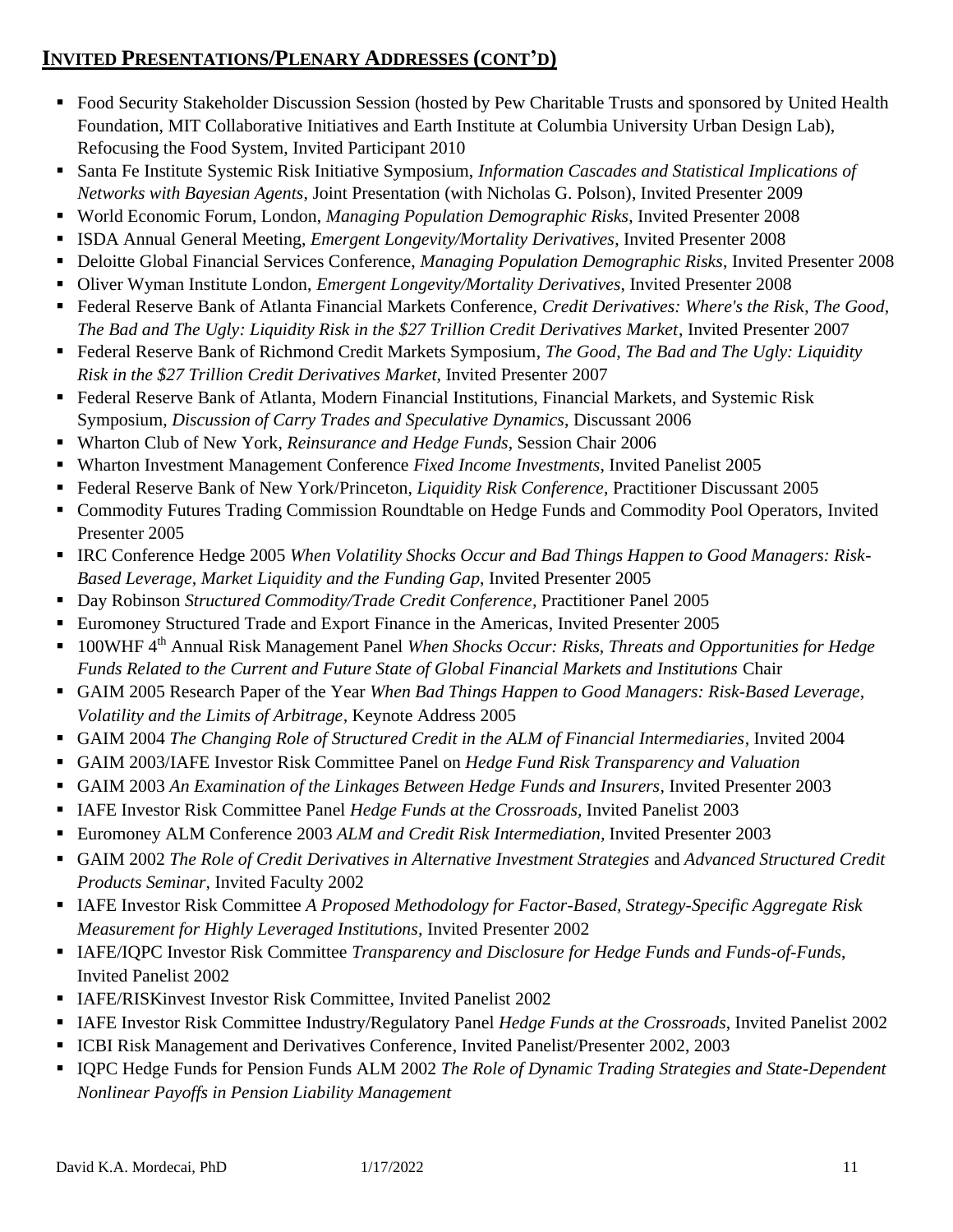# **INVITED PRESENTATIONS/PLENARY ADDRESSES (CONT'D)**

- **IMN/Fabozzi 2<sup>nd</sup> Annual Forum on Credit Derivatives and Synthetic Securitization, Overview of the Credit** *Default Swap Market*, Invited Panelist 2002
- RISK ALM 2002 *The Role of Hedge Funds in ALM for Pensions and Insurers*, Invited Presenter 2002
- RISK Europe 2002 *Estimating Risk-Based Leverage and the Skewness and Kurtosis of Statistically Uncorrelated Returns,* Invited Panelist/Presenter 2002
- RISK Asset Liability Management Conference 2002 *The Role of Dynamic Strategies in ALM for Pensions and Insurers*, Invited Presenter 2002
- RISK ALM 2001 *Aggregating and Modeling Imbedded Optionality in the Balance Sheet*, Invited Presenter 2001
- IQPC Hedge Funds for Pension Funds ALM 2001 *ALM Considerations in Allocating to Alternative Investment Strategies*, Invited Presentation 2001
- IIR Risk Management Forum 2001, *Customizing Structured Products to Meet Investors' Risk Profiles: Using Swaps and Options to Target Specified Risk/Return Profiles for an Underlying Basket of Hedge Funds*
- Managed Funds Association Forum 2001 *How to Structure Tax-Efficient Hedge Fund Products*
- **EXEX Europe 2001 Performance Measurement, Portfolio Insurance and Portable Alpha: Excess Return or** *Unpriced Risk,* Invited Panelist/Presenter 2001
- **RISK USA 2001** *Risk-Based Leverage Factors Underlying Hedge Fund Linked Securities*
- RISK Asset Liability Management Conference 2001 Aggregating and Modeling Imbedded Optionality in the *Balance Sheet*, Invited Presenter 2001
- **OpRISK 2001** *Coordination Failures: Sources of Operational Risk in Financial Intermediation***, Invited Presenter**
- Credit RISK Summit 2000 *Assessing the Counterparty Credit Exposures of Banks and Securities Firms to Highly Leveraged Institutions*, Invited Presenter 2000
- RISK Europe 2000 *Identifying Embedded Optionality in Structured Notes and Hedge Fund Financing*
- **RISK USA 2000** *Principal Components Analysis of Risk Factors Underlying Dynamic Trading Strategies*
- Credit RISK Summit 1999 *The Risks of Structured Credit Products and Collateralized Investment Obligations Linked to Alternative Asset Classes,* Invited Presenter 1999
- Energy & Power Risk Management 1998 *Hedging with Weather and Insurance Derivatives*, Invited 1998
- RISK Catastophe Risk Securities 1998 *Assessing Model Risk Underlying Catastrophe Risk Securities*
- **EXECT** IFR Credit Derivatives Conference, 1998
- Strategic Research Institute (SRI) Structured Finance Industry Conferences, 1997-2003
- IMN/Fabozzi Structured Finance Industry Conferences, 1997-2003

### **Industry Seminars**

- **EXECUTE:** InsurTech Alliance (ITA) Quarterly Technology Bootcamps 2019-2020
- Practicing Law Institute *Emergent Longevity/Mortality Derivatives,* 2007, 2008
- FinTuition Seminar *Structured Credit Relative-Value Strategies,* 2004
- Financial Research Associates Technical Conference *Hard-to-Value Assets,* 2004
- Financial Research Associates Technical Conference *Hedge Fund Analytics,* 2001-2004
- International Center for Financial Asset Management and Engineering (FAME), 2002
- GAIM Technical Seminar Advanced Topics in Structured Products, 2001-2002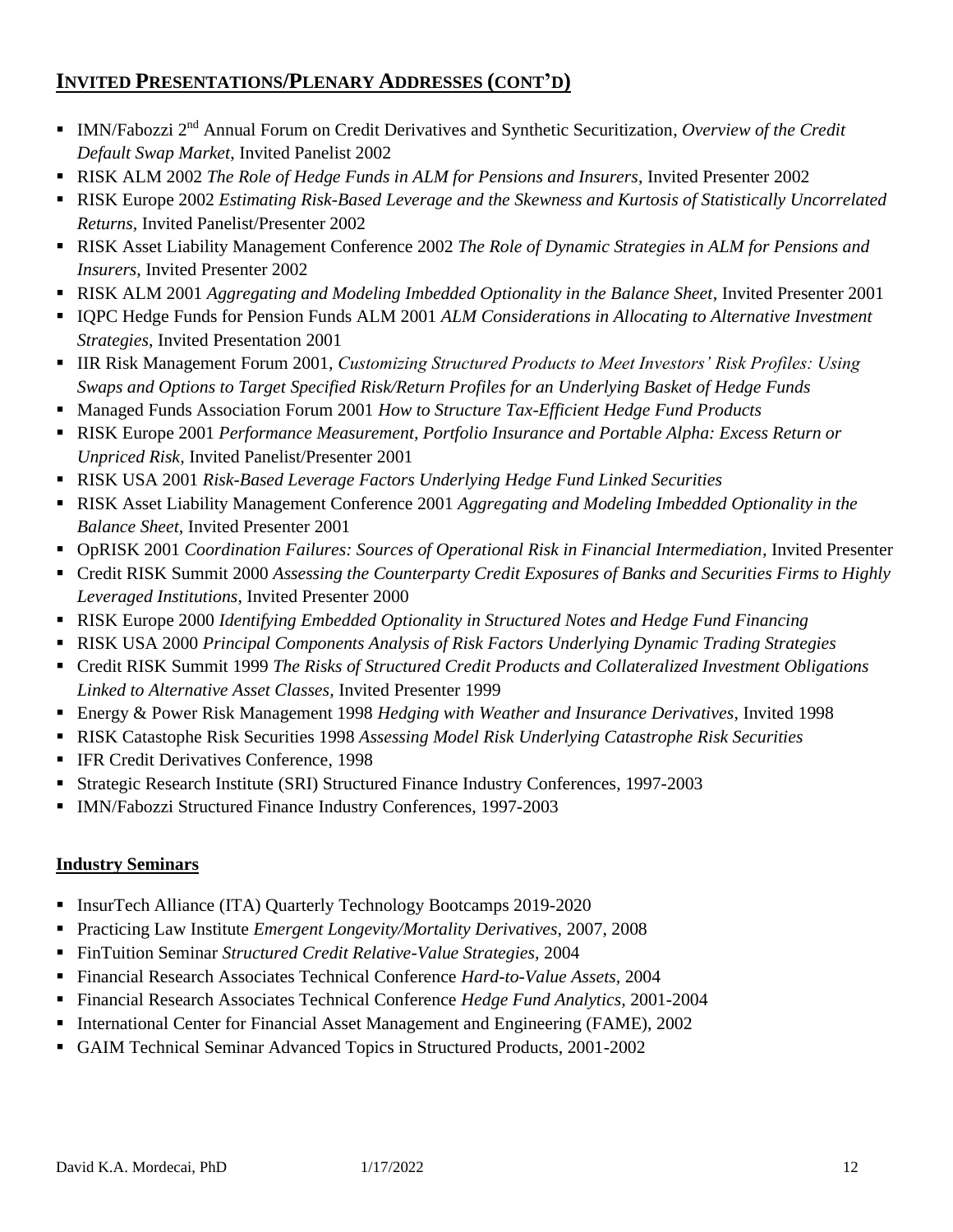# **APPENDIX I - POST-GRADUATE EDUCATION**

### **Primary Ph.D. Concentrations**

Industrial Organization/Applied Game Theory

- Industrial Organization
- Economics of Financial Regulation
- Advanced Industrial Organization
- Economics of Information and Uncertainty

Econometrics/Mathematical Statistics

- Probability and Bayesian Statistics
- Bayesian Statistical Inference
- Econometric Theory and Methods
- Multivariate Econometric Analysis

Bayesian Decision Theory

■ Bayesian Computational Methods

#### **Secondary Ph.D. Concentrations/Coordinated Course Sequences**

- Asset Pricing, Continuous Time Finance, Option Theory, Financial Intermediation and Regulation, and Corporate Finance
- Behavioral Decision Theory/Decision Analysis
- Experimental/Behavioral Game Theory
- Theory and Empirical Analysis of Economic Social Networks

# **APPENDIX II – SELECTED TECHNICAL/FINANCIAL ENGINEERING ASSIGNMENTS**

**Numerati® Partners:** Industry-commissioned proprietary research (2019-2020), including over (a) 104 technical peer reviews and (b) 14 in-depth technical evaluations/assessments of functionality, reliability, and security, as well as red team testing and edge-case analysis, across the following use-case application domains: automotive telematics; computer vision (e.g., range imaging, RGB-D, *optical character recognition* (OCR), object detection, optical defect detection); virtual/augmented reality; wearable technology; remote-sensing/satellite imaging; geo-fencing; mobile fleet, commercial (e.g. fault detection) and residential *internet-of-things* (IoT) sensor networks (e.g., electricity, fire, water intrusion monitoring); IoT cybersecurity; anomaly/outlier analytics (e.g., fraud detection); data warehousing, search/information retrieval; *natural language processing* (NLP)/text recognition; distributed ledger/blockchain technology; workflow *robotic process automation* (RPA)

**Compass Lexecon**: Technical advisor to a valuation team conducting independent analysis of the \$15 Billion notional Lehman EMTN structured notes portfolio on behalf of the creditor committee; Technical oversight of bank stresstesting methodology during regulatory investigation of US subsidiary of SIFI-designated EU-based global bank; Technical advisor in international arbitration involving Benelux bancassurance conglomerate. Other technical oversight/advisory and subject matter assignments include: contingent equity forwards; leveraged credit-linked auction-rate securities structure; ABX-index CDOs; Dark pool liquidity; Asset-backed commercial paper (ABCP) residential mortgage backed securities (RMBS) warehouse facility; ethanol refining spread; american depository receipts (ADRs)

**Swiss Re**: Development of market-consistent, dynamic economic frameworks (benchmarks, indices, metrics, best practice) for relative-valuation of surplus and reserves corresponding to environmental and geo-political risks, demographics and market volatility regime changes; longevity/mortality, population aging, and medical consumption models of underlying long-dated, contingent liabilities related to life, health, and pension exposures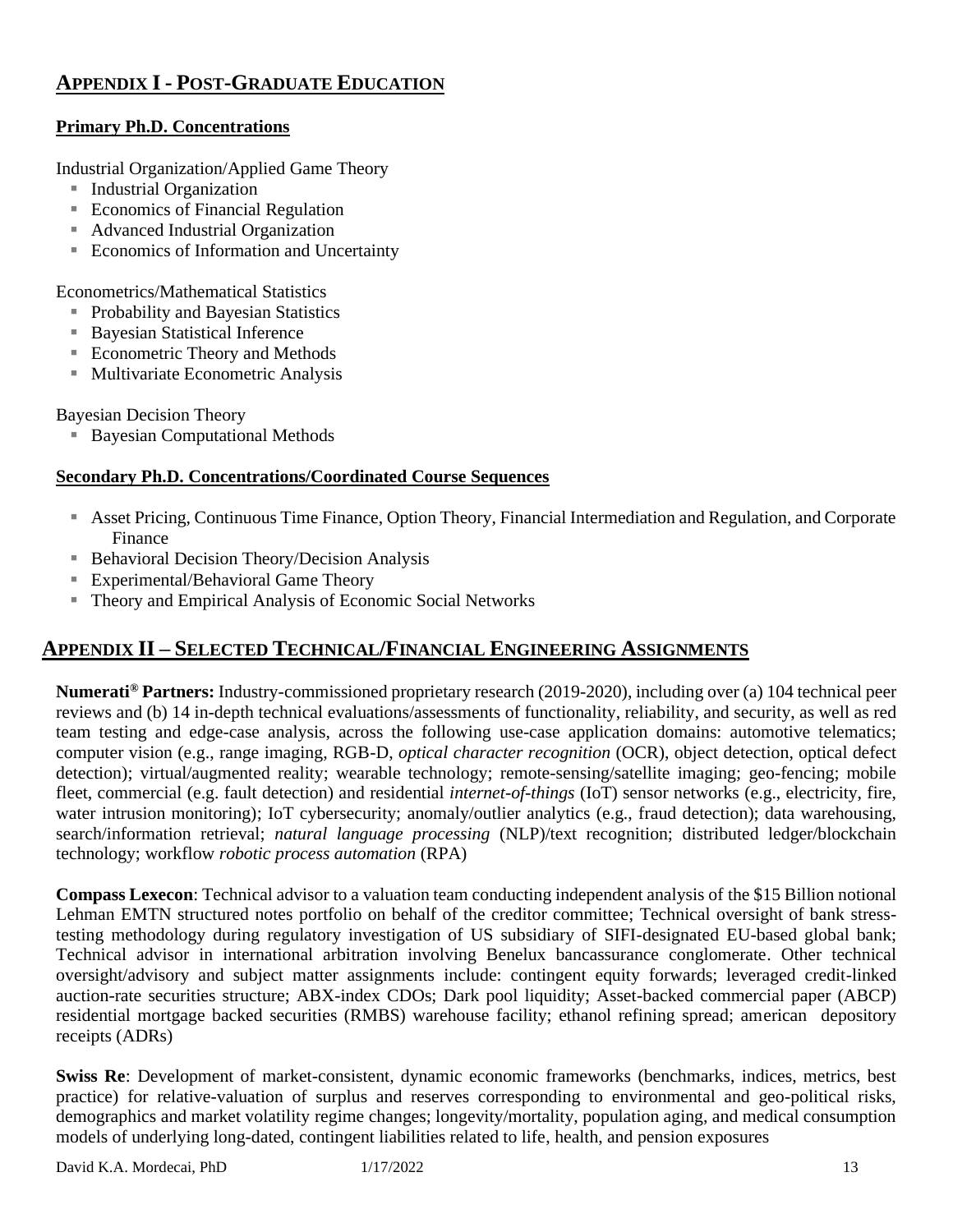# **APPENDIX II – SELECTED TECHNICAL/FINANCIAL ENGINEERING ASSIGNMENTS (CONT'D)**

**S3 Asset Funding**: Development and implementation of term financing vehicle for convertible bond and equity securities inventory of hedge funds

**Risk Economics®**: Technical oversight of systematic empirical analysis conducted in connection with SB-217 pattern and practice investigation conducted by Colorado Attorney General of Aurora Police and Fire Rescue. Technical oversight of forensic financial analysis of complex structuring and intercreditor financing arrangements for an insurance industry regulatory investigation of a Ponzi scheme involving a Cayman Islands reinsurer and a hedge fund; Contingent liability analysis of LNG volumetric prepaid forwards; Subject matter expert assignment regarding rating agency securitization policies and practices; Evaluated the feasibility of two HUD agency sponsored municipal mortgage collateralized debt obligations (CDOs)

**Clinton Group**: Managed the structuring and placement of liabilities of \$2.5 billion of investment-grade synthetic and funded asset-backed CDOs, as well as the development of two scalable derivative product investment and financing facilities

**AIG**: Evaluated M&A, structured private equity and structured credit proposals; managed the quantitative analytical team and structuring process for diverse structured transactions related to medium term note structures linked to commodity indices and hedge fund returns, commercial mortgage-backed interest-only financings, and asset-backed commercial paper financing conduits; managed the valuation of Algorithmics based upon technical review of the company's valuation, risk modeling, and asset-liability management technology

**Fitch**: Led structural development and document review, model audit/validation, hazard function/damage model assessment, and statistical/econometric analysis for insurance-linked securities/insurance and weather derivatives, esoteric commercial asset-backed securities (synthetic leases, operating company securitizations, etc.), structured credit derivatives and structured equity-, credit-, commodity-, mortgage/interest rate- and hedge fund- linked notes, multi-issuer medium-term note vehicles; comparative analysis of reduced-form versus structural credit models; rating transition/credit migration models; refinement of cash-flow volatility based default estimation model

**McDonald's Corporation USA**: Co-developed a proprietary statistical benchmarking model for forecasting the performance of 900 McDonald's/WalMart joint-venture locations. The development of the model was commissioned by the Chief Operating Officer of McDonald's USA

**Credit Suisse First Boston**: Developed the *S*tructured *M*ulti-tranche *E*nhanced *L*oan *T*erm *S*ecuritization (*SMELTS*) first emerging market corporate collateralized loan obligation; conducted econometric analysis of high yield bond yields; researched structured finance applications of credit derivatives

**Bank of Montreal/Harris Bank**: Conducted extensive statistical analysis of risk-based performance for proprietary trend-following currency trading program and optimization of position management overlay

**NYU Salomon Center**: Research for "Financial System Design for Formerly Planned Economies"

**WestLB**: Operational risk/liability analysis and cashflow modeling for non-recourse highly leveraged transactions (HLTs)

**Den Norske Creditbank**: Operational risk/liability analysis and cashflow modeling for non-recourse project financings

**Emanuel & Company**: Caribbean cross-border debt/equity swap, LBO/leveraged recapitalization, leveraged lease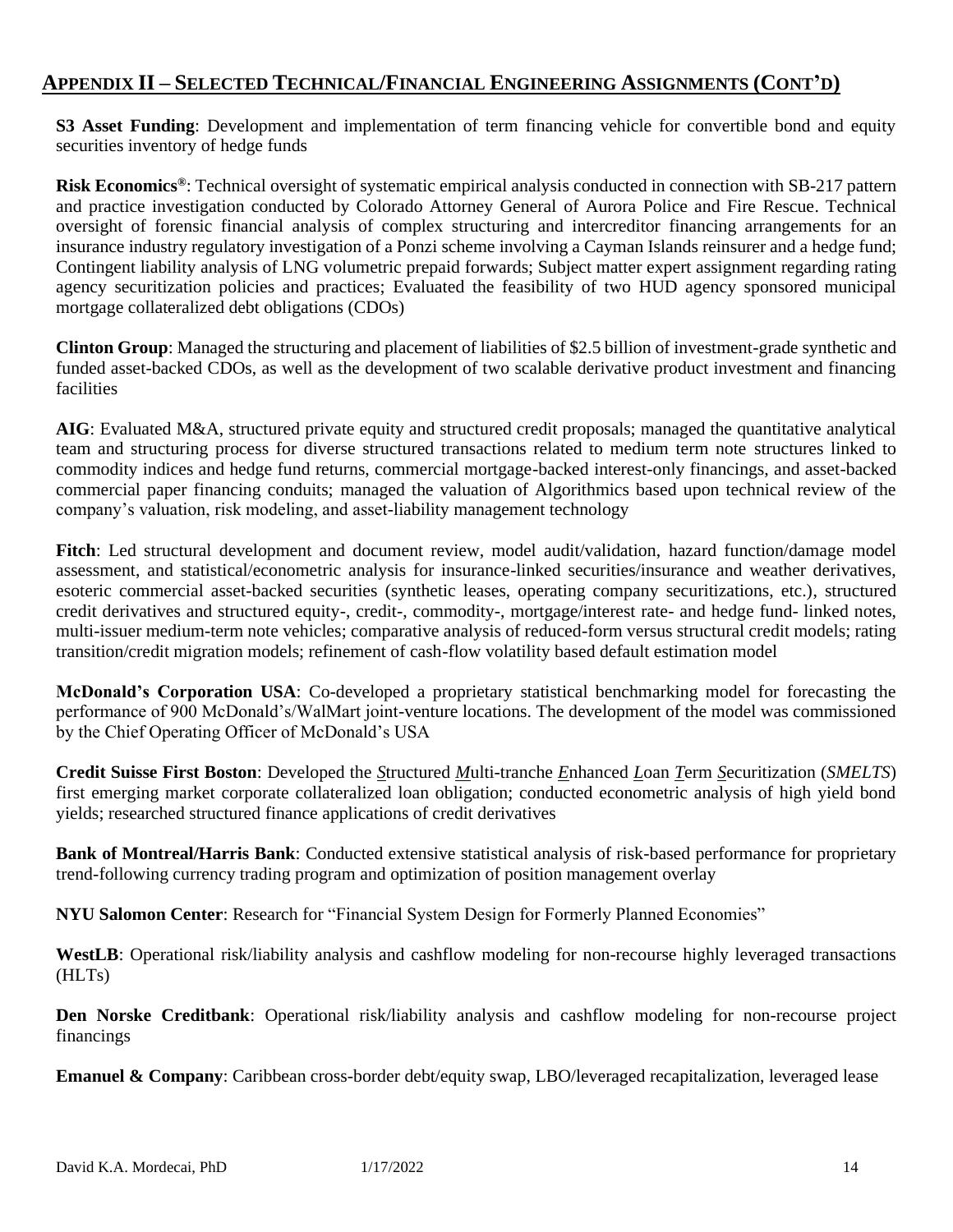# **APPENDIX III – RELEVANT TOPICS REVIEWED AS EDITOR OF** *JOURNAL OF RISK FINANCE*

- Stochastic Default Rate Models and Factor-Based Contingent Claims Analysis of Risky Debt
- Computing Risk Aversion Parameters and the Optimal Hedge Ratio/Capital Reserve Policy for Corporations Based upon Cash Flow Volatility
- Risk Capital Allocation for Pension Funds as a Function of Correlation Estimates, Risk Aversion, and Tail Probabilities
- Testing the Impact of Leverage and Volatility on Terminal Wealth for Index Investment Strategies
- Computing Risk-Adjusted Return on Capital (RAROC) for Property-Casualty Insurers
- Relative Risk-Adjusted Value Analysis for Catastrophic Risk Instruments
- Commercial Paper Default Estimation and Credit Rating Transitions
- Reduced Form Interest Rate Models
- Valuation of Dual-Triggered Contingent Contracts Based Upon Reservation Pricing of Residual Variance
- Role of Weather Derivatives as Power Market Hedging Contracts
- Applications of Extreme Value Theory to Risk Management Employing Hill (1975) Estimation
- Generalized Pareto Distribution Approximations of Operational Risk
- Factor Estimation of Conditional Credit Exposure
- Insurance Hedges Based Upon Linear Combinations of Reinsurance Indemnity and Index Contracts
- Estimating Portfolio Basis Risk of Insurance Industry Loss Warranty Contracts
- Comparative Analysis of Actuarial versus Financing Pricing of Insurance
- Value at Risk (VaR) Estimation
- Quadratic Approximations for Calculating VaR
- Liquidity Risk Estimation Applied to Risk-Based Capital Allocation
- Extreme Price Variation Method of Computing Risk-Based Capital
- Asset Allocation Applications of Variance Gamma Processes
- Leveraged Dynamic Hedging Policies
- Estimating Failure/Ruin Probabilities for Financial Institutions
- Applications of Multinomial Distribution Functions and Probit Regression to Factor Models of Correlated Credit Risks
- Applying Conditional VaR to Pension Fund Asset-Liability Management
- **EXECUTE:** Design and Pricing of Equity-Linked Life Insurance Under Stochastic Interest Rates
- Utility of Wealth and Coherent Risk Measures for Risk-Based Capital Allocation
- Static Hedging of Installment Premium Options
- Monte Carlo Simulation of Incremental VaR Properties
- Market Valuation of Insurance Contracts with Profit Sharing Features
- Pricing Insurance-Linked Securities Under Interest Rate Uncertainty
- Assessment of Liquidity Risk in the Pricing of Swaps with Default Risk
- Dimension Reduction in Computing VaR and Incremental VaR
- Simulation of Static versus Dynamic Hedging of Exotic Options
- **Exercise 1 Decision and Game Theoretic Techniques for Modeling Terrorism Risk**
- Multivariate and Semivariance approaches to VaR
- Constant Elasticity of Variance and Variance Gamma Models for Barrier Option Valuation
- Seasonal Single-Factor Stochastic Weather Derivative Models
- Simulated Prepayment Bounds for Match Funding Prepayable Assets with Callable Liabilities
- Merton Model Parametric Credit Risk Disaggregation
- Properties of Stochastic Volatility Processes
- Employing L- Estimators to Calculate Quantile Based Risk Measures
- Extreme Value Theory Approaches to Fat Tails, Scaling, and Stable Laws
- Copula Approach to Valuing Options Exposed to Counterparty Default Risk
- Quantile-Fitting Approach to VaR for Options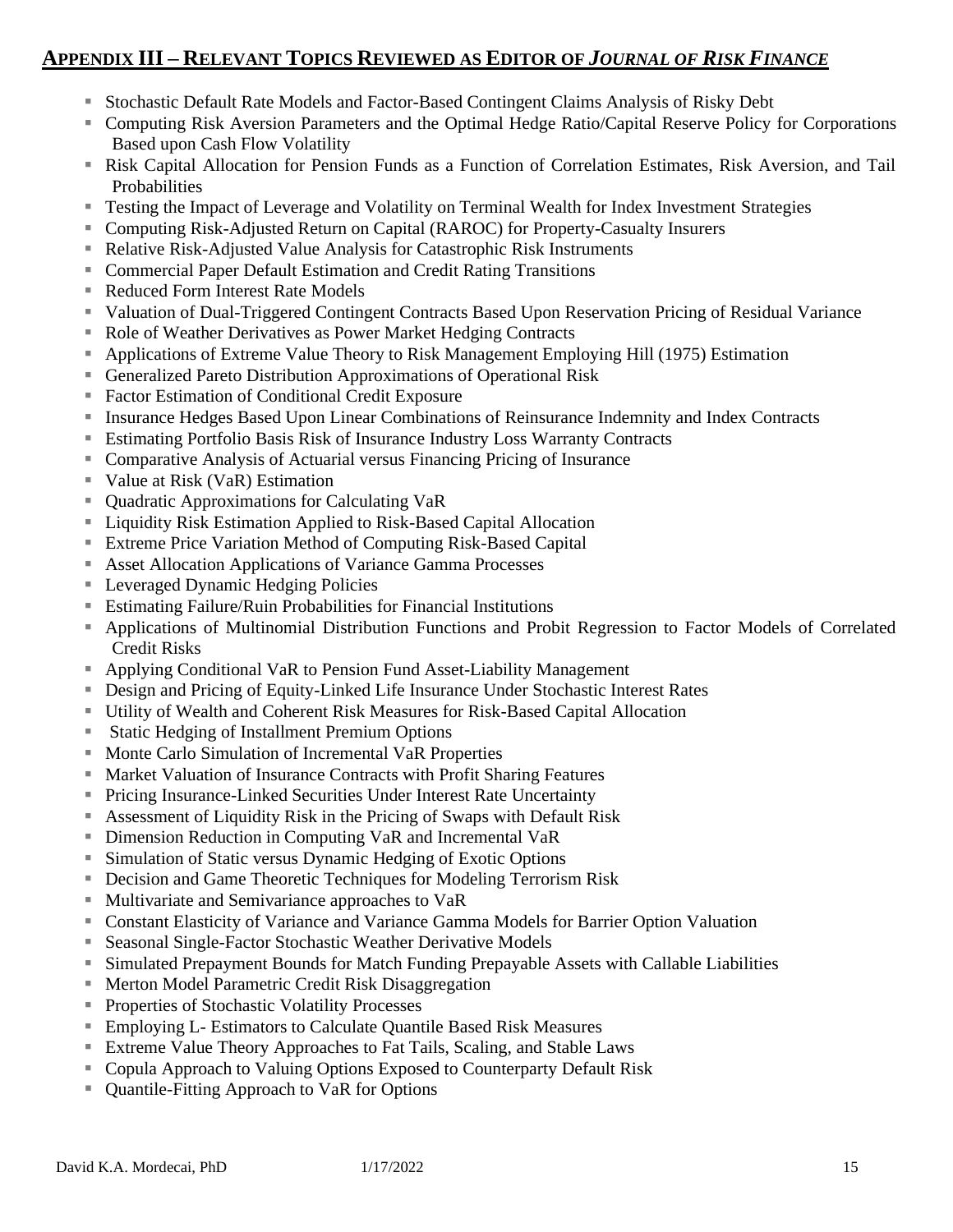## **APPENDIX IV – HIGHLIGHTS OF PROFESSIONAL EXPERIENCE: 1983-2008**

■ From 1983 through 1990, I was engaged in credit analysis across a wide range of industries including financial institutions. During 1991 through 1993, I served as a consultant to Mutual Benefit Life on various financial matters, to Bank of Montreal/Harris Bank on the statistical analysis of its currency trading models, and also participated in research on the structure of the Eastern European banking system being conducted by the Salomon Center at NYU Stern Graduate School of Business. During 1995, as a consultant with Credit Suisse First Boston (CSFB), developed structured products in collaboration with professionals at Credit Suisse Financial Products.

■ From April 1997 through September 1998, as a Director within the Commercial Asset-Backed Group at Fitch IBCA, Inc. ("Fitch"), I was responsible for rating \$50 Billion of structured note programs, linked to diverse reference portfolios and indices, including municipal bonds and hedge funds, as well as asset repackaging transactions which included benefit responsive wraps. While at Fitch, in addition to leading the structured notes rating program, I also led the insurance derivatives, insurance-linked securities, and catastrophe bond rating programs, as well as any insurance structures within esoteric asset-backed securities.

■ From October 1998 through July 2001, as Vice President of Financial Engineering/Principal Finance for American International Group, Inc. ("AIG"), I was engaged in a wide range of structured insurance transactions, including structured finite insurance and financial reinsurance to provide collateral enhancement to support ratings of both Medium-Term Note ("MTN") programs and Structured Investment Vehicles ("SIVs"). I worked on diverse corporate assignments with senior management, including the pre-acquisition analysis of specialty insurer Hartford Steam Boiler, and the preliminary valuation of American General that led to its subsequent acquisition for \$26 Billion, as well as participating in the \$1 Billion private equity investment in General Atlantic Partners.

▪ While at AIG, I was recruited to join the Clinton Group, a large fixed income arbitrage and multi-strategy hedge fund management firm, as Managing Director for Structured Products. During my tenure at Clinton Group which lasted until my departure in April 2003, I was responsible for \$5 Billion of CDO assets under management, and I evaluated diverse ABS, CMBS, CDO and SIV liabilities as collateral for Clinton Group managed CDOs. Development of SIV liabilities SIV structures. Subsequent to Clinton Group, developed term financing facilities for hedge fund investment portfolios employing similar models as those capital models employed for rating and managing SIVs and derivative product companies.

▪ Subsequent to my tenure at Clinton Group, I advised on development of hedge fund financing facilities, and served at Swiss Re, first from February through August 2007 as Senior Advisor to Roger W. Ferguson (the former Vice Chairman of the Federal Reserve), Head of Financial Services, until his April 2008 departure from Swiss Re to become the CEO of TIAA-CREF, and then from September 2007 through December 2008, as Managing Director of Relative-Value Market Strategies, reporting to the Swiss Re Executive Committee on development of comprehensive, enterprise-wide and market-consistent valuation frameworks and strategies related to hedging demographic, socioeconomic, and longevity/mortality exposure, as well as environmental and geo-political risks, underlying the life, health, casualty, and pension liabilities. I was technical advisor/subject matter expert for the formation of the Life and Longevity Markets Association (LLMA), loss index vendor PERILS AG and risk retention group Terra Firma.

▪ I have been an active member of the International Association of Financial Engineers (IAFE) Advisory Board. I was also the founding Co-Chair of the IAFE Liquidity Risk Committee and a member of the Steering Committee of the IAFE Investor Risk Working Group. I have been a participant in the Institutional Investment Management Committee of the NYMEX, the National Bureau for Economic Research, and the Wharton Financial Institutions Center Working Group, where I was involved in discussions regarding the role of timely and robust funding and operating procedures for highly leveraged institutions and leveraged investment vehicles. In a similar capacity, I have chaired and participated in conferences organized by the Federal Reserve banks of New York, Atlanta, and Richmond, on liquidity and systemic risk.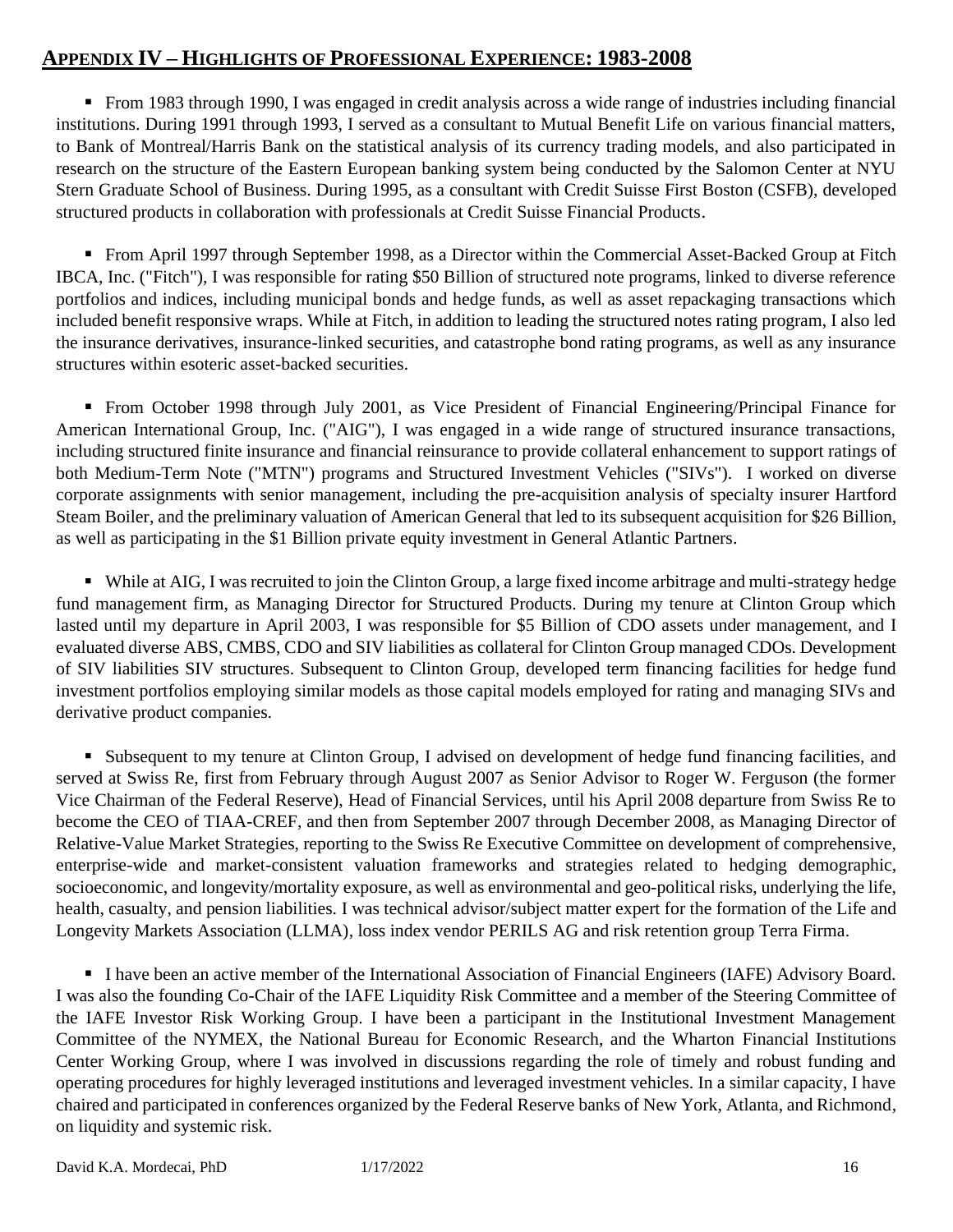# **APPENDIX IV – HIGHLIGHTS OF PROFESSIONAL EXPERIENCE: 1983-2008 (CONT'D)**

■ I have also been a guest lecturer on these topics at Columbia University, New York University (Courant Institute of Mathematical Sciences), as well as speaker at the CFTC Commodity Pool Roundtable about hedge fund related market risks and at the Shadow Regulatory Committee on systemic risk implications related to hedge funds, OTC derivatives, structured products, and structured investment vehicles. I also contributed to the development of hedge fund valuation guidelines by the Standing Committee-5 of the International Organization of Securities Commissions (IOSCO), and participated in high-level discussions on systemic risk within financial markets at the invitation of the National Academy of Sciences and the World Economic Forum, as well as on systemic risk and National Security at the invitation of the Office of the Directorate of National Security.

▪ Furthermore, as the founding Editor-in-Chief of *The Journal of Risk Finance* (a quarterly peer-reviewed periodical which addresses topics in financial risk intermediation), and as a senior member of this journal's advisory board, as well as a member of the editorial advisory board for the *Journal of Alternative Investments*, I reviewed articles on risk management, derivatives and structured products.

# **APPENDIX V – ACADEMIC ACTIVITIES**

### **ACADEMIC RESEARCH INTERESTS**

Statistical interpretability of machine testimony and machine behavior; Statistical and forensic analysis of scientific evidence; Forensic economic and statistical analysis of fault detection/diagnostics applied to representation, warranty, indemnity and product liability; Economic analysis of data and algorithmic bias, collusion and predation liability risk; Artificial Intelligence/Machine Learning validation testing and verifiability analysis; Digital/signal forensics, technology and software liability; Operational risk and cyberphysical risk liability; Reliability engineering for cyber security and safety risk of industrial controls and distributed autonomous systems.

Law and economics of financial institutions and markets; Computational economics, market externalities, and the economics of systemic risk; Supply-Chain disruption, contingent business interruption and political risk/trade credit disputes; M&A/reorganization, successor liabliity and fraudulent conveyance in the context of the contingent liabilities and Workouts, Bankruptcy and Financial Distress; Risk-shifting and principal-agent problems in financial markets/firms and in technology adoption; Legal, regulatory, and policy implications for forensic valuation of complex contingent instruments; Common pool resources and natural resource economics; Population and consumption dynamics and application of spatio-temporal mapping and modeling to risk analysis and monitoring/surveillance; Empirical analysis of evolving demographics, consumption dynamics, and socioeconomic conditions for geo-political risks; Population demographics and valuation of contingent liabilities in financial markets; Environmental finance; Economics of epidemiology and environmental toxicology.

# **ACADEMIC TEACHING EXPERIENCE/INTERESTS**

General teaching interests include: statistical signal processing and process control applied to remote and compressed sensing, anomaly detection, forensic analytics; governance, legal, regulatory, and economic policy implications of complex contingent instrument valuation for financial intermediaries and capital markets; applications of data analytics/machine learning to forward pricing of environmental and geo-political risks; applications of dynamic computational statistical models to socio-technical economic and geo-political systems.

#### **PhD Dissertation Committee Advisor**

- Zhu Wang *Virtual Reality for Human Balance Assessment* (May 2021)
- Sebastian Herscher *Scaling Multi-User Virtual and Augmented Reality* (January 2020)
- Connor DeFanti *Co-Located Augmented and Virtual Reality Systems* (May 2019)

David K.A. Mordecai, PhD 1/17/2022 17